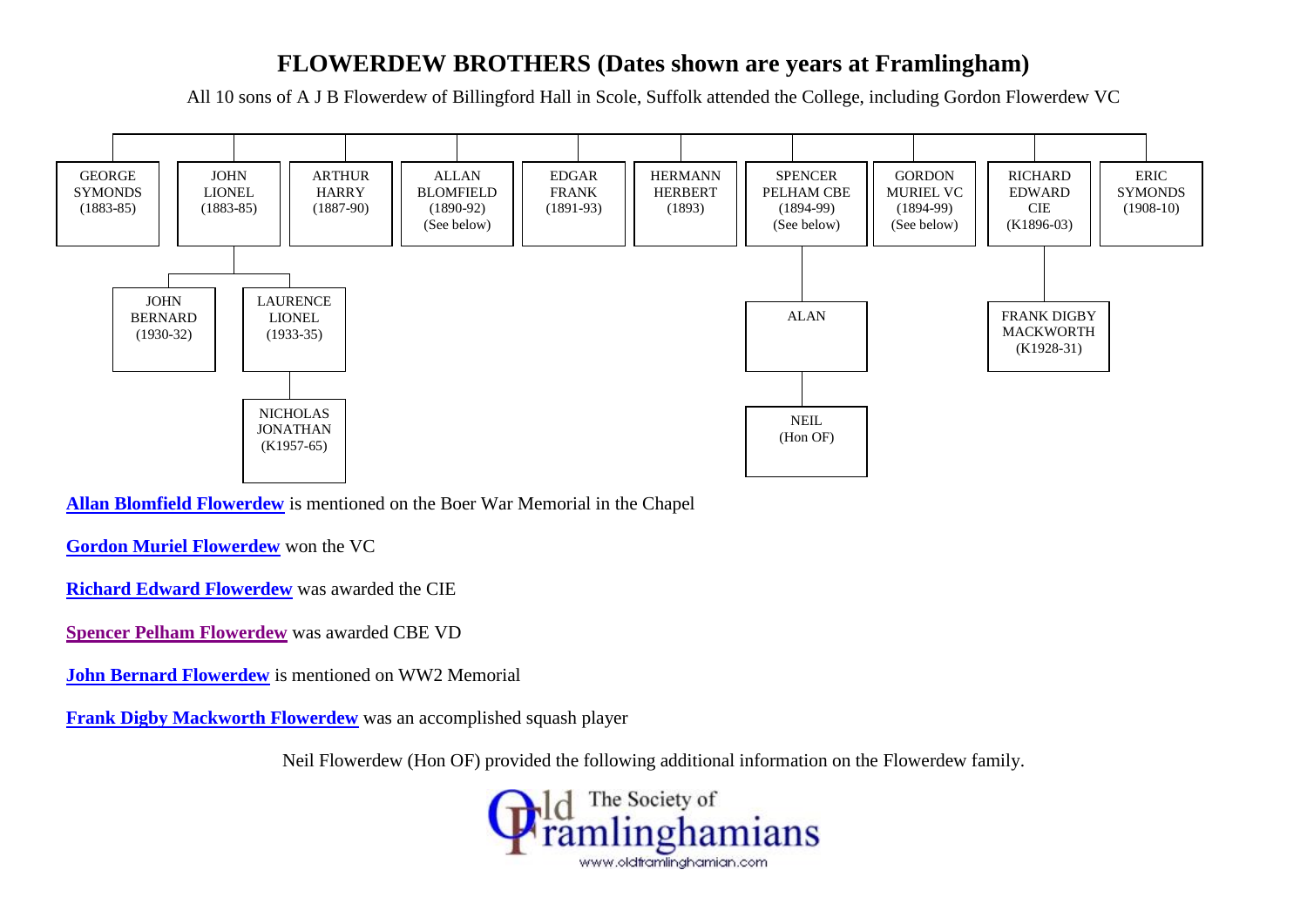# The Billingford Fifteen

A Family Record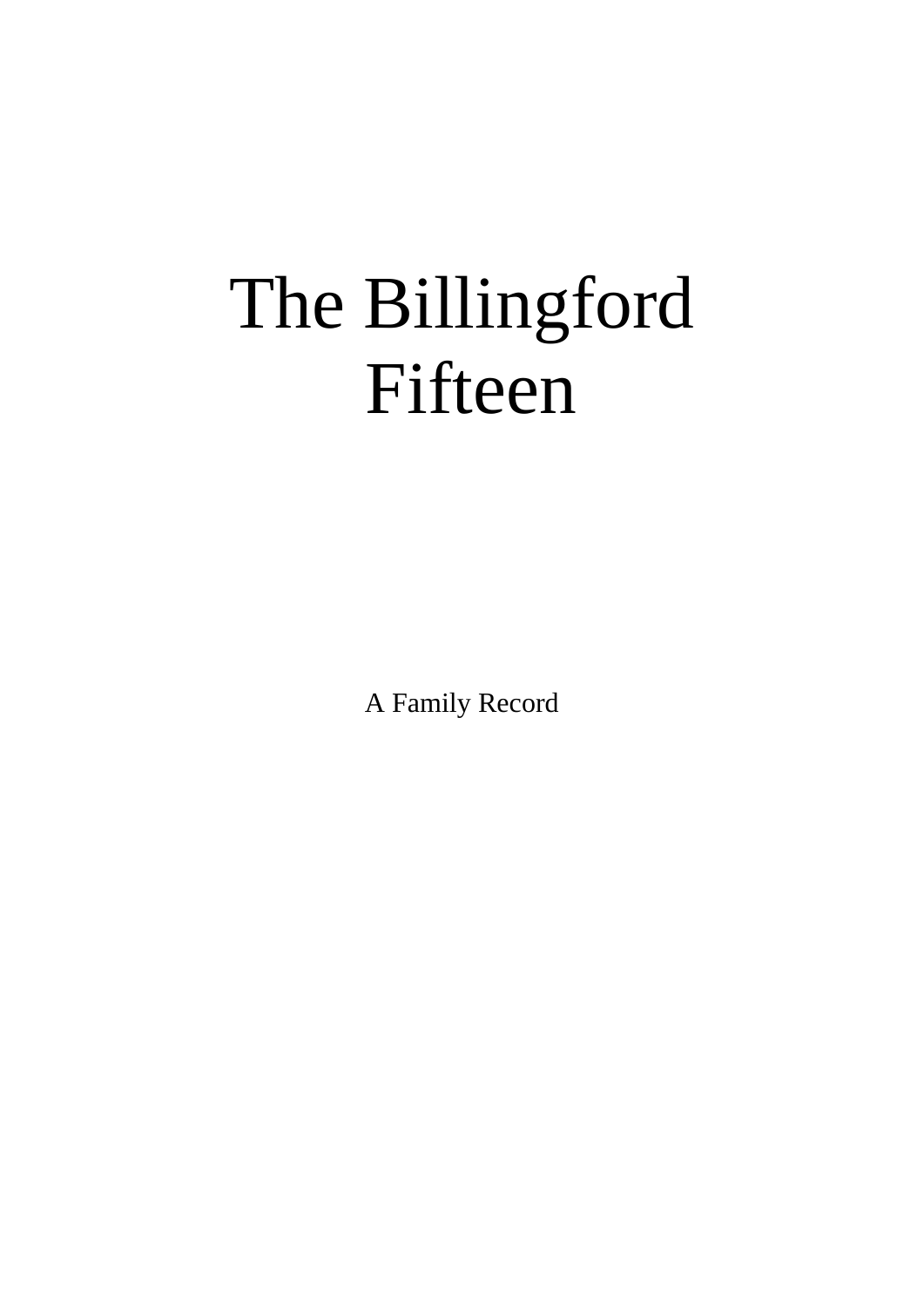#### **An Explanatory Note**

This is an early version of a document about our Victorian Flowerdew family, specifically the fifteen children of Arthur and Hannah Flowerdew. They were born at Billingford Hall and lived their young lives there. Hence, my colloquial title of *'The Billingford Fifteen'*.

This document is not a draft, if anything, it is a concept demonstrator.

Presenting it as a series of loose pages in an A4 binder may seem very amateurish – and I am, of course, an amateur at producing anything like this, but there is a tinge of method in my madness. For those who receive a copy in this state and are content to browse it and store it on a shelf, that will be fine. On the other hand, it is possible that some may want to add a piece on their particular family, and that will work fine as well. Neither is a right or wrong response to the document and I do not hold any precious thoughts of ownership of the whole.

The basic work started when my Mother (Ruth – Audrey's daughter) was still alive. She had known many of the Fifteen and added anecdotal comment in some cases. Later, I came across bits and pieces that filled in a couple of gaps, had an extraordinary visit to Julianna on Coll, and found out some gems about Eric from an unexpected source in Canada.

I'm fairly sure that there will be errors in historical detail, but the essence of the lives of the Fifteen is pretty close in the context of a family document.

Essentially, in this base version, there is a sort of biographical page on each and then some additions at the back end. These additions are:

- Transcripts of two letters from Gordon to a lady called 'Isa' who was a friend of his in Walhachin copies came to my Mother from Isa's granddaughter some years ago.
- Transcript of a letter from Gordon to Arthur written on 5 Mar '18 on his way back from leave.
- Transcript of what could be read of a letter from Allan to George the original is very faded in parts but it is of interest as we know so little about Allan.
- A note from Ella in her old age reminiscing briefly about life in the Nursery at the Hall.
- A contribution from Arthur about his life we could assume that others tramped about in similar fashion, so it is quite a useful snapshot.

The latter seems to indicate that there was an attempt at some stage to create some form of family journal – my bet would be that it would have been driven by Lorna. There may be other scraps about. If there are they will probably turn up on Coll in Julianna's treasure trove.

I intend, over the next few months, to put together a sort of picture annex to slip in at the back. Any recipient of this document who would like a copy of that can contact me at [bnfdew@yahoo.co.uk.](mailto:bnfdew@yahoo.co.uk) I would caution that I don't work very quickly on this, but it sits on my shoulder in my study, readily to hand. So it will happen.

Neil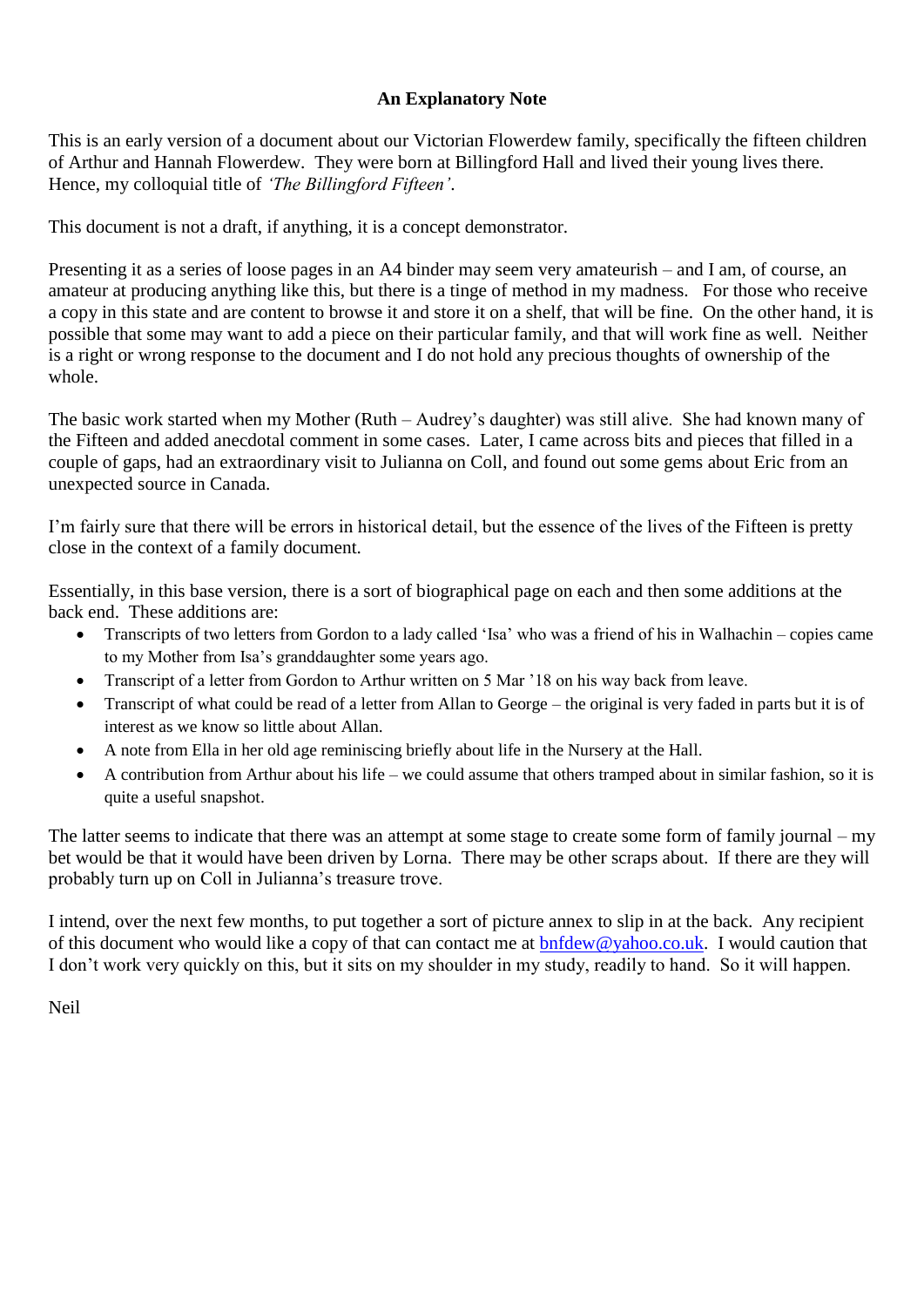#### **By Way of Introduction**

*Arthur John Blomfield Flowerdew* was born on 14 Oct 1833 at Wortham in Suffolk. He was the second child of John Symonds Flowerdew and Emily Blomfield. Both his parents were of farming/stock. The Blomfield's, Emily's people, kept Hall Farm, which entitled them to live at Billingford Hall, although they did not own it. John's parents lived at Redgrave, which is near Rickinghall, where Arthur's seventh son, Pelham, eventually was to own the Cottage, a house which played a minor role in the next generation's history.

The Blomfields died out, as families sometimes do, and Arthur either had to take on Hall Farm, or let it go. He was, at that time, living with his mother at Hinderclay Hall, his father having died. Emily ruled Hinderclay and he elected to move. This coincided with his marriage to *Hannah Symonds.* The recurrence of 'Symonds' is purely coincidental; there was no family link. *Arthur and Hannah Flowerdew* lived for many years at Billingford Hall and had an extensive family, who I now call, for convenience, the Billingford Fifteen. The Fifteen were probably ordinary people living in extraordinary times and, by chance, getting involved in many of the minor events that make up history.

The Billingford Fifteen are listed below and brief outlines of their various lives are included in the following pages. Pelham was my paternal grandfather, and Audrey my maternal grandmother. Arthur and Hannah were my paternal and maternal great grandparents.

| $\mathbf{1}$   | <b>George Symonds</b>        | 26 Nov 1869 |
|----------------|------------------------------|-------------|
| $\overline{2}$ | <b>John Lionel</b>           | 7 May 1871  |
| 3              | Eleanor Mary (Ella)          | 25 Jun 1872 |
| $\overline{4}$ | Florence Hannah (Florie)     | 17 Dec 1873 |
| 5              | <b>Arthur Harry</b>          | 22 May 1875 |
| 6              | <b>Allan Blomfield</b>       | 27 Aug 1876 |
| $\overline{7}$ | <b>Edgar Frank</b>           | 13 Sep 1877 |
| 8              | <b>Hermann</b> Herbert       | 18 Oct 1878 |
| 9              | Louise Mildred               | 26 Feb 1880 |
| 10             | <b>Spencer Pelham</b>        | 6 Oct 1881  |
| 11             | <b>Charlotte Audrey Emma</b> | 27 Apr 1883 |
| 12             | <b>Gordon Muriel</b>         | 2 Jan 1885  |
| 13             | Richard Edward (Dick)        | 26 Sep 1886 |
| 14             | <b>Lorna</b> McNaught        | 10 Sep 1888 |
| 15             | <b>Eric</b> Symonds          | 6 Jan 1896  |

The **Bold** lettering indicates each individual 'known' name

Neil Flowerdew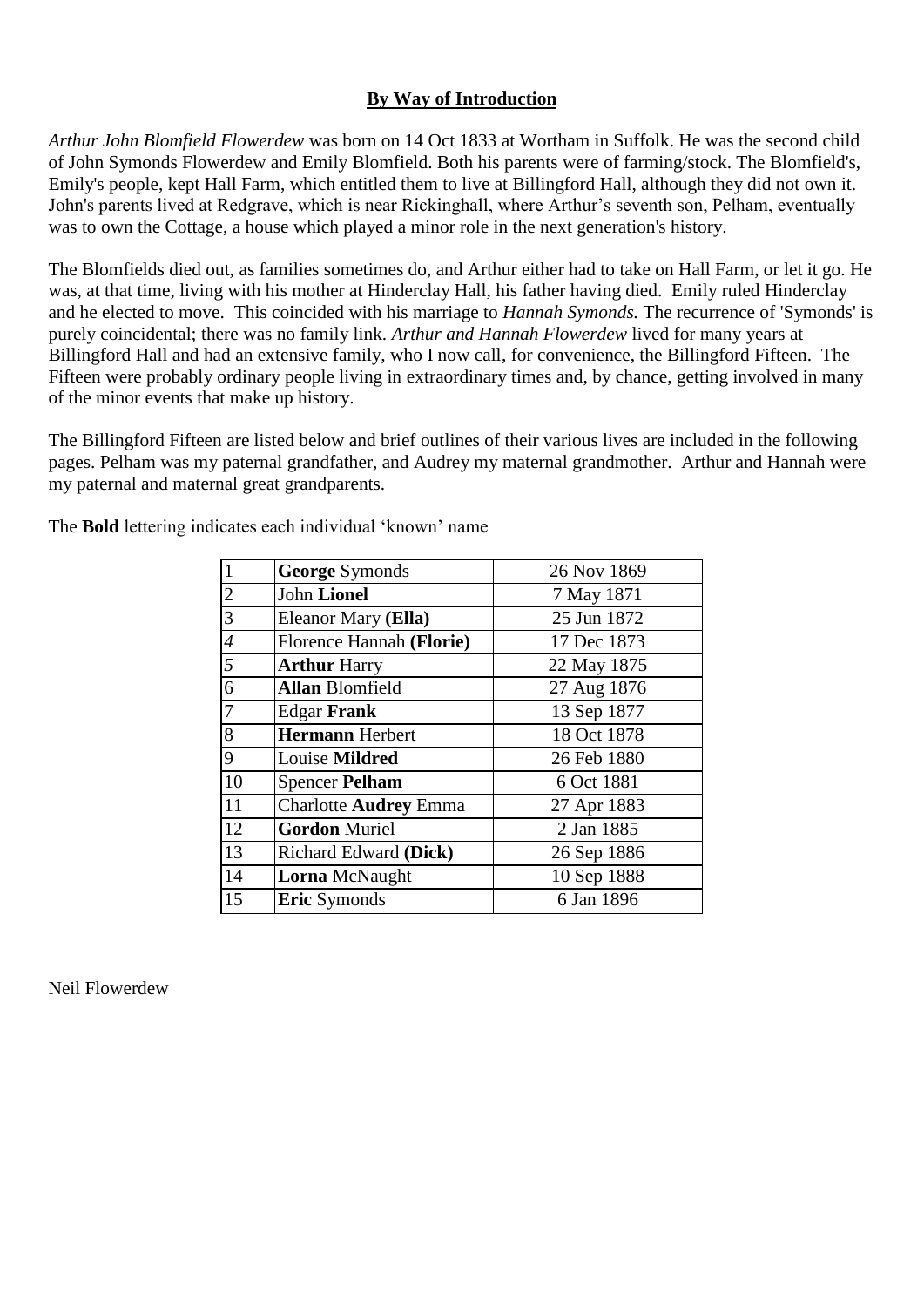#### **The Billingford Fifteen - and their Second Generation**

This second table lists the Fifteen and their offspring. Following a discussion with Will H-S, we realised that most of Generation Three, Four and beyond, would have most chance of finding their place in the mix through grandparents or great grandparents, rather than the maze of their Victorian ancestors. I hope it helps.

|                  | Name                               | <b>DofB</b> | Children                                                                                         | Year of Birth                |
|------------------|------------------------------------|-------------|--------------------------------------------------------------------------------------------------|------------------------------|
| $\mathbf{1}$     | George Symonds                     | 26 Nov 1869 | Audrey Ao Tea Roa<br><b>Arthur Kenneth George</b><br><b>Hannah Arete</b><br>Richard Allan (Dick) | 1903<br>1904<br>1906<br>1909 |
| $\overline{2}$   | John Lionel                        | 7 May 1871  | <b>John Lawrence Patrick</b><br><b>John Bernard</b><br>Lawrence Lionel (Larry)                   | 1911<br>1913<br>1920         |
| 3                | Eleanor Mary (Ella)                | 25 Jun 1872 |                                                                                                  |                              |
| $\overline{4}$   | <b>Florence Hannah</b><br>(Florie) | 17 Dec 1873 | <b>Eleanor Viola</b>                                                                             | 1894                         |
| 5                | <b>Arthur Harry</b>                | 22 May 1875 | Gwendoline Nina (Wendy)<br><b>Nancy Mapleton</b>                                                 | 1914<br>1917                 |
| 6                | Allan Blomfield                    | 27 Aug 1876 |                                                                                                  |                              |
| $\boldsymbol{7}$ | <b>Edgar Frank</b>                 | 13 Sep 1877 |                                                                                                  |                              |
| 8                | Hermann Herbert                    | 18 Oct 1878 | John Merman (Jack) Norman<br>Eric<br>Alan Raymond                                                | 1911<br>1915<br>1916         |
| 9                | Louise Mildred                     | 26 Feb 1880 | $\overline{a}$                                                                                   |                              |
| 10               | <b>Spencer Pelham</b>              | 6 Oct 1881  | George Douglas Hugh<br>John Pelham Blomfield (Jock)<br>Alan<br>David Alexander                   | 1910<br>1911<br>1913<br>1916 |
| 11               | Charlotte Audrey Emma              |             | 27 Apr 1883 Audrey Ruth Symonds                                                                  | 1920                         |
| 12               | Gordon Muriel                      | 2 Jan 1885  | $\frac{1}{2}$                                                                                    |                              |
| 13               | Richard Edward (Dick)              | 26 Sep 1886 | Frank Digby Mackworth                                                                            | 1913                         |
| 14               | Lorna Me Naught                    | 10 Sep 1888 |                                                                                                  |                              |
| 15               | Eric Symonds                       | 6 Jan 1896  | Gordon Eric Sydney<br><b>Joan Doremy</b><br>Arthur Herbert (Barney)<br>Norman Douglas            | 1919<br>1923<br>1928<br>1937 |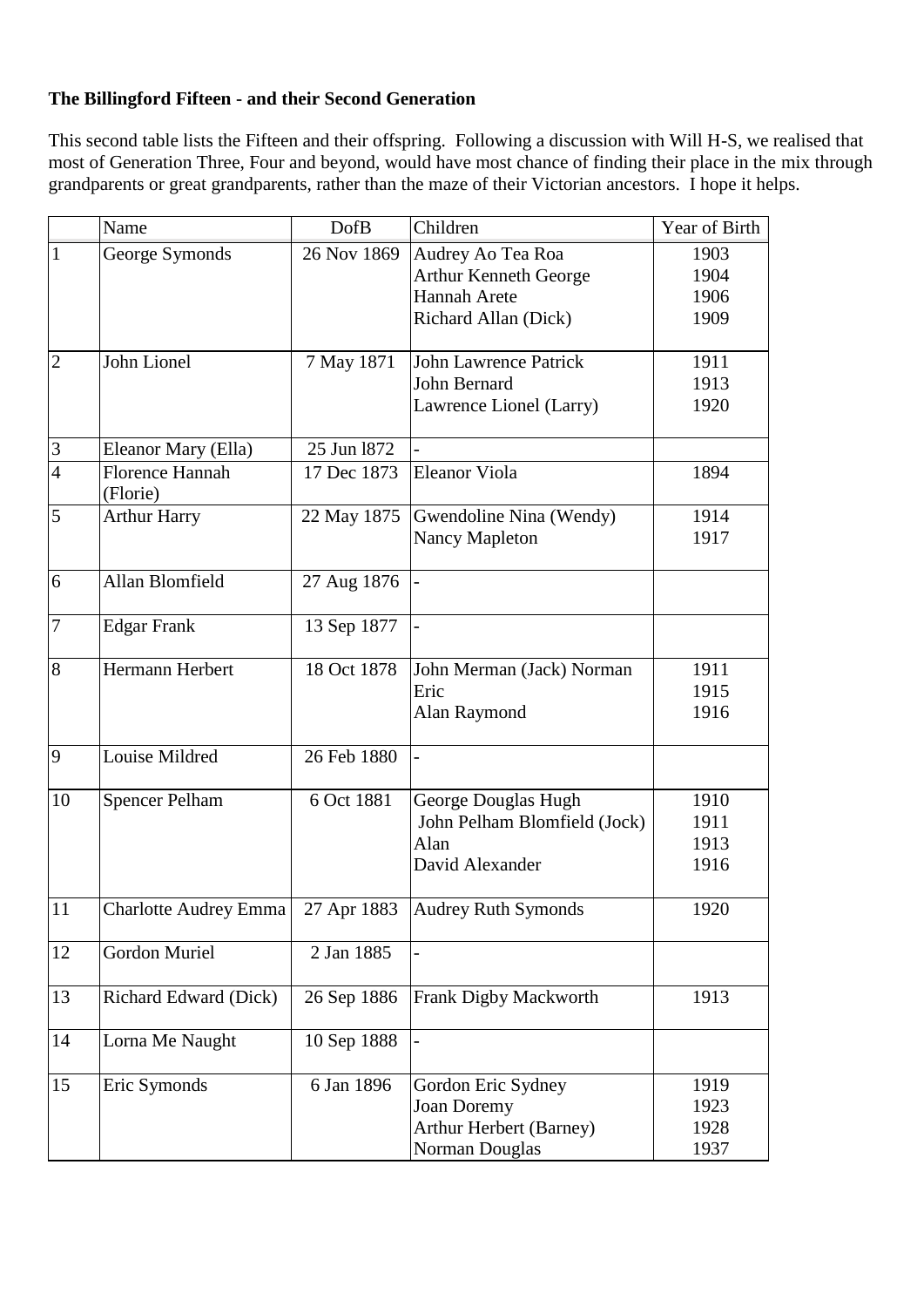

This is the most complete picture I have ever seen of the Billingford Fifteen. George, the eldest, has gone on his travels, little Louise died when only a few months old, and Eric is yet to be born. We can date it reasonably accurately as Lorna is the infant on her Mother's knee – was it her first birthday (Sep '89)? It is also safe to say that this is in the garden at the Hall – but who took the photograph?

#### *So we have:*

Standing (in the back row): Ella, Florie, Arthur (Father), Arthur (son) Middle row: Audrey, Lionel, Hannah (Mother), Lorna on Hannah's knee, Richard Sitting on the ground: Allan, Hermann, Pelham, Gordon, Frank (with the bat)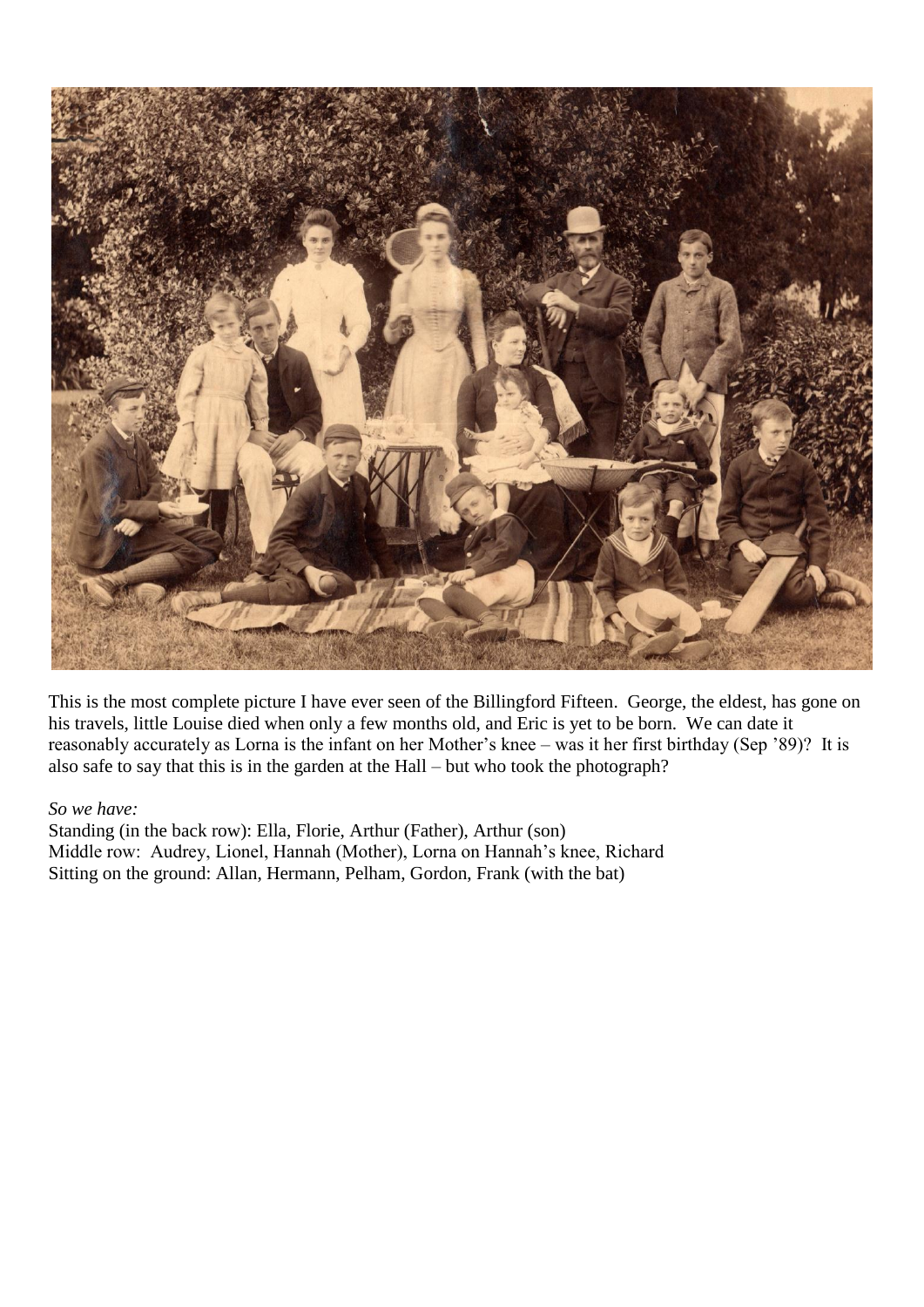#### **Individual Short Biographies**

The following pages consist of short biographical records of the Fifteen.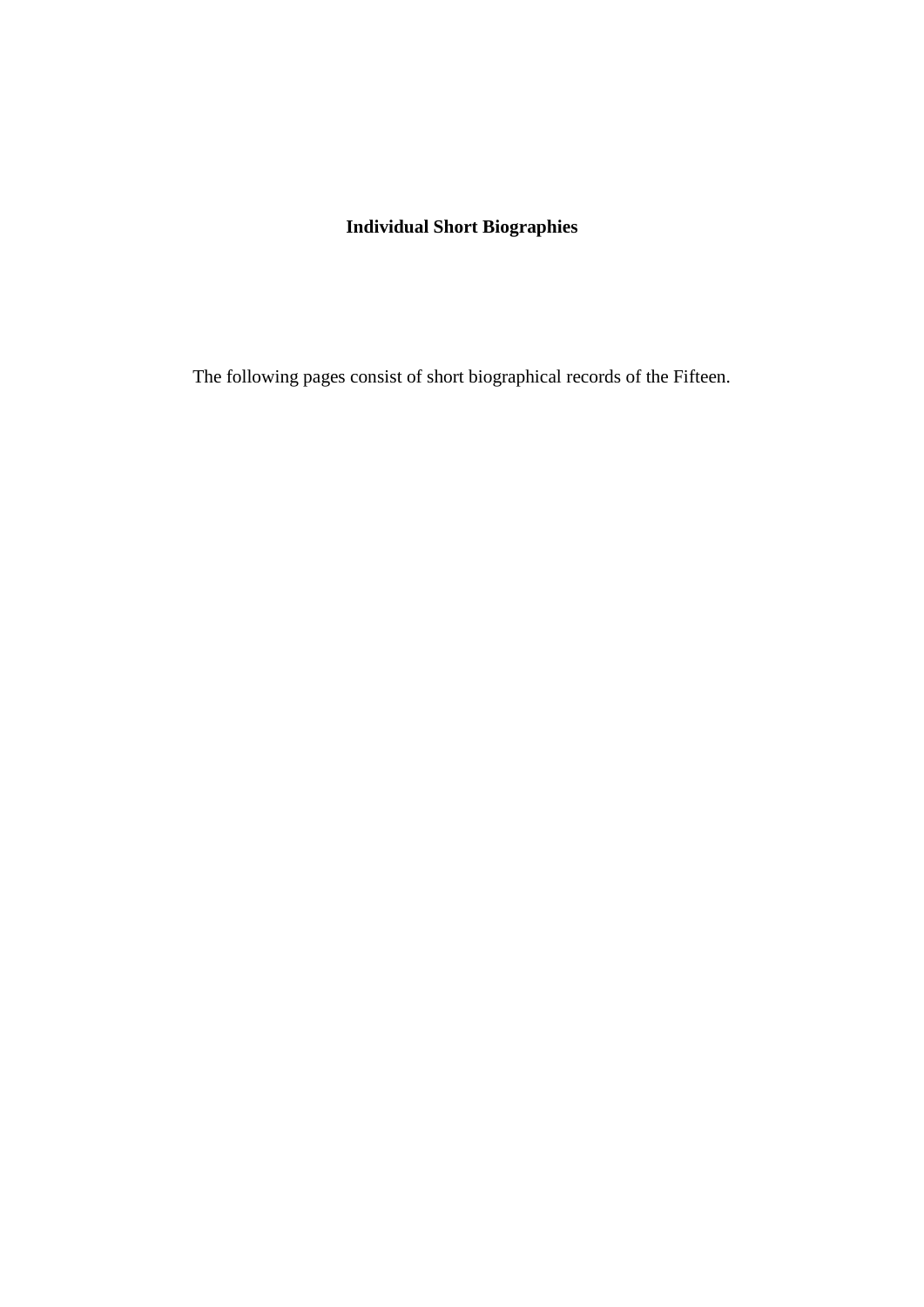| Name: GEORGE Symonds                     |                   |                                                                                                                                                              |                                      | Order in Family:                                                                  | Oldest                     |
|------------------------------------------|-------------------|--------------------------------------------------------------------------------------------------------------------------------------------------------------|--------------------------------------|-----------------------------------------------------------------------------------|----------------------------|
| Date of Birth: 26 Nov 1869<br>Date Died: | 23 Aug 1947       |                                                                                                                                                              |                                      | Date christened:<br>Age at death:                                                 | 30 Jan 1870<br>77 & 9 mths |
| Details of Education:                    |                   | Boarded at Primary School at Banham in Norfolk (recorded on 1881 census);<br>Banham was a 'Commercial Primary School'<br>Framlingham College for High School |                                      |                                                                                   |                            |
| Occupation:                              | Farmer            |                                                                                                                                                              |                                      |                                                                                   |                            |
| Married:                                 | Yes               |                                                                                                                                                              |                                      | Spouses name: Hannah Elizabeth [Moore]                                            |                            |
|                                          | Date of Marriage: | 11 Jun 1902 $(?)$                                                                                                                                            |                                      | Spouses DoB: 16 Mar 1871                                                          |                            |
|                                          | Age at marriage:  | 33                                                                                                                                                           |                                      | Married at Masterton - New Zealand                                                |                            |
| Offspring:                               |                   |                                                                                                                                                              |                                      |                                                                                   |                            |
|                                          |                   | Audrey Ao Tea Roa<br><b>Arthur Kenneth George</b><br><b>Hannah Arete</b><br>Richard Allan (Dick)                                                             | (1903)<br>(1904)<br>(1906)<br>(1909) | at Hoxne, Suffolk.<br>at Hoxne, Suffolk<br>at Hoxne, Suffolk<br>at Hoxne, Suffolk |                            |

Emigrated?: No, but travelled widely

#### **BRIEF SUMMARY OF LIFE**

Left Billingford on 16 Apr 1890 and sailed for Canada. He went to Winnipeg, before moving on to British Columbia, Washington and then California. Aunt Florie got married in 1894 and one of the family wrote a letter which unsettled him and so he came back to Suffolk in 1895, but he again couldn't settle and went straight off to Perth, Australia. Gold called and he followed the Rush, unsuccessfully He then joined the mounted police in Perth in 1898 but moved on to New Zealand in 1899. He returned to the UK after he married Hannah and moved to Eye, where he farmed Oak Lawn Farm until he died. He was twice (or perhaps three times) Mayor of Eye.

Ma's Comment: He was apparently a very fierce individual who terrified Ma, who could never really speak to him. Her subjective view is that he may have, gone on his travels to get away from the following hordes of kids.

Note: Oak Lawn Farm passed out of the family when George died, but Peter West, his grandson, a reasonably wealthy farmer in Suffolk, recently bought it - admitting to Ma that it was partly for sentimental reasons.

Further Note: In 2010, Peter published a memoir – Memoirs of a Farmer – which gives, amongst many other things, more detail of George's life. To Peter's great surprise the book was a best seller in Suffolk. ISBN 978-1-904136-32-3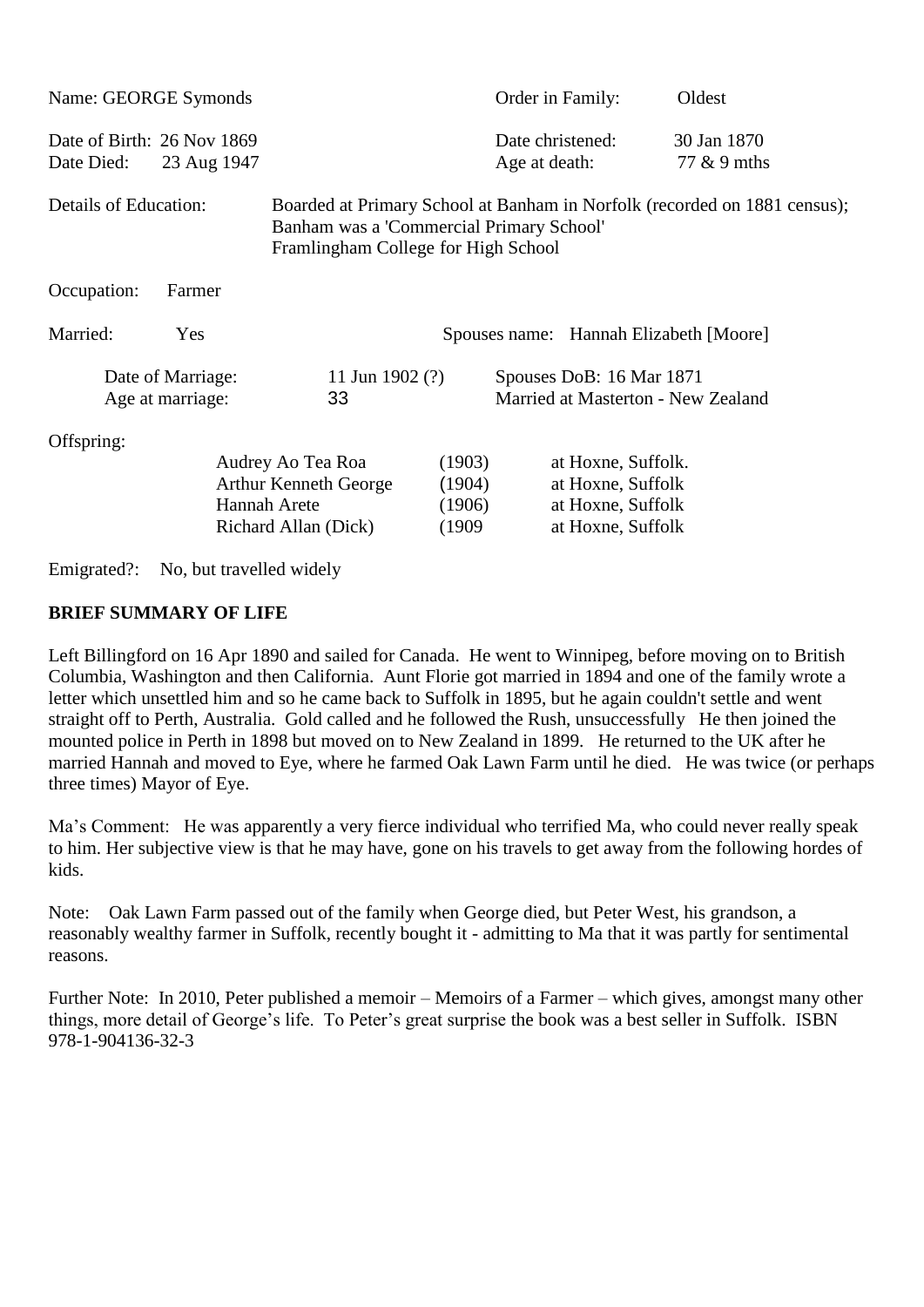| Name: John Lionel                                                                                 |                        |                                                                               | Order in Family:                      |                                                                                 | Second                                                                                                                                                            |
|---------------------------------------------------------------------------------------------------|------------------------|-------------------------------------------------------------------------------|---------------------------------------|---------------------------------------------------------------------------------|-------------------------------------------------------------------------------------------------------------------------------------------------------------------|
| Date of Birth: 24 Mar 1871<br>Date Died:<br>13 Feb 1937                                           |                        | Date christened:<br>Age at death:                                             |                                       | 7 May 1871<br>65 and 11 mths                                                    |                                                                                                                                                                   |
| Details of education:<br>was a 'Commercial Primary School'<br>Framlingham College for High School |                        |                                                                               |                                       | Boarded at Primary School at Banham in Norfolk (recorded on 1881 census) Banham |                                                                                                                                                                   |
| Occupation:<br>Farmer, Army (Corps of Dragoons) and then Indian Army                              |                        |                                                                               |                                       |                                                                                 |                                                                                                                                                                   |
| Married:                                                                                          | Yes                    |                                                                               | Spouses name:                         |                                                                                 | Honoria [Lawrence]                                                                                                                                                |
| Date of Marriage:<br>Age at marriage:                                                             |                        | 10 Aug 1910<br>39                                                             | Spouses DoB:<br><b>Where Married:</b> |                                                                                 | 27 Mar 1890<br>Bangalore, India                                                                                                                                   |
| Offspring:                                                                                        | $\bullet$<br>$\bullet$ | John Lawrence Patrick (1911)<br>John Bernard<br>Lawrence Lionel (Larry)(1920) | (1913)                                |                                                                                 | born and died at Ambala, India<br>born at Billingford; became aircrew - died in WWII as<br>a Sqn Ldr at the controls of his Wellington<br>born at Mussorie, India |

Emigrated: No - but went travelling on his Army duties

#### **BRIEF SUMMARY OF LIFE**

Lionel was a Census Enumerator at Billingford in 1891, when he was working for his father. In Mar 1896 he went off and joined the Army (6th Dragoon Guard); his father bought him out for £12 in Sep. In Oct 1899 he again joined the Army, and was refunded the £12. He went out to the Boer War briefly, coming back from South Africa in 1901, returning to England. He is first recorded in India in 1903, at Bengal. In 1905 he was a Sergeant in the Dragoon Guards, based at 'the Depot'. In Sep of that year he took exams to qualify for 'the Military Farms' in Allahabad. He was assistant overseer of the Military Farms from 1905-1910. In 1908 he was overseer at Bangalore, where he married 'Honor' In 1910 they were in Ambala, where their first child died, and he was also somewhere called Sehore Gantts. He retired in 1924, eventually as a Captain, but he was by then ill, and remained so for the rest of his life. They retired to Sudbury, to live with his sister Aunt Ella, and remained there until he died. Great Grandmother also lived there, and did not die until 1930.

#### **Comment**

The first time Ma met him was when she came back from Canada to live in England in 1932 with her father and went to visit Aunt Ella, who collected the waifs and strays of the family. Ma was introduced as 'Audrey's girl'. There she met this gruff old man who sat in a red armchair but did not speak to her. It was very sad. He had been a very good looking young man.

Further Note: in what is probably Allan's last letter home, he mentions that Lionel had fallen off his horse and was very fed up about it. Lionel is, of course, one of the four Boer War brothers whose letters Lorna collated and we have at least the first half – and possibly the second book as well – hidden in Juliana's stash.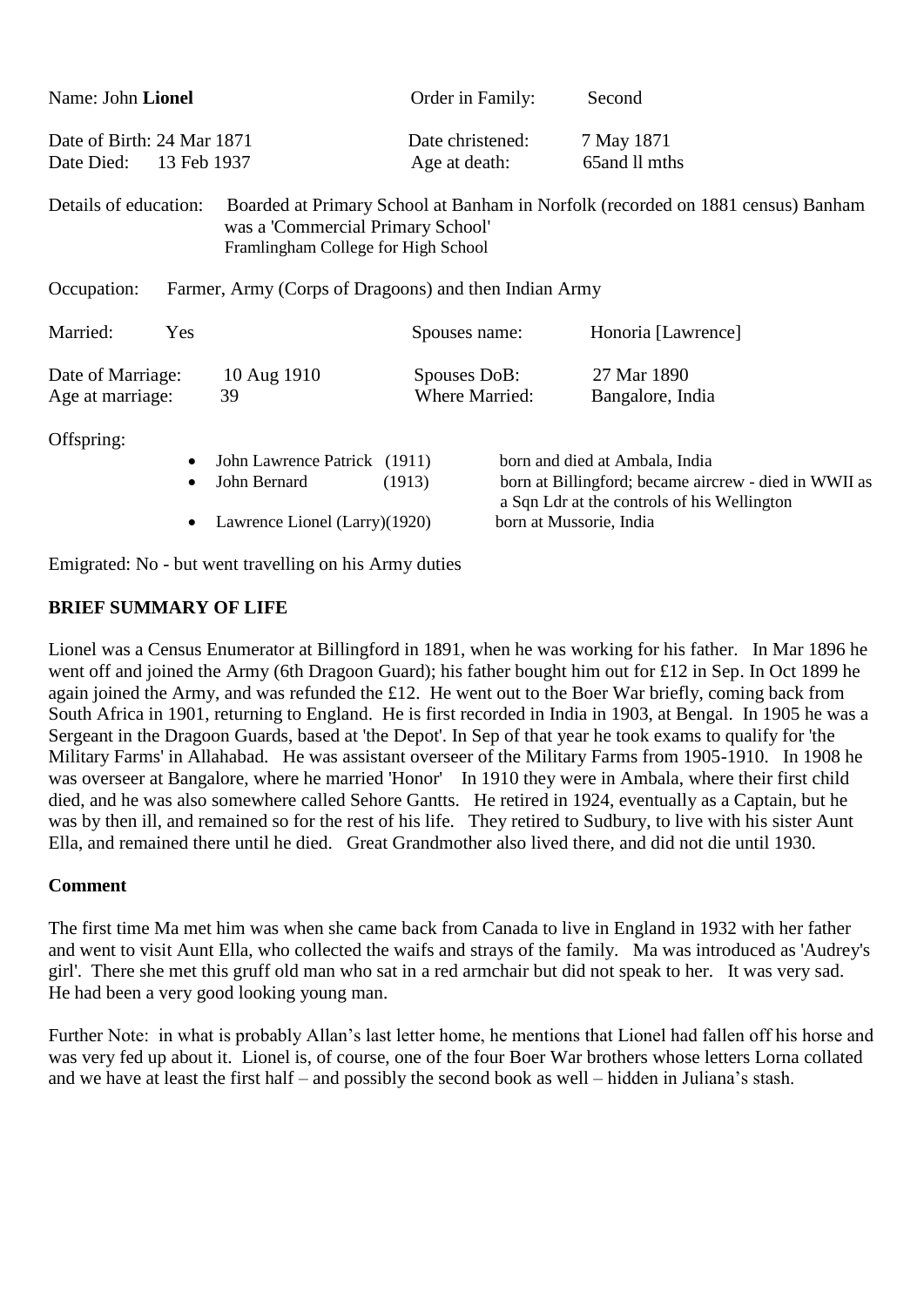| <b>Name:</b> Eleanor Mary (Ella)  | <b>Order in Family:</b> | Third       |
|-----------------------------------|-------------------------|-------------|
| <b>Date of Birth:</b> 25 Jun 1872 | Date christened:        | 15 Sep 1872 |
| <b>Date Died:</b><br>13 Jul 1961  | Age at death:           | 89          |

**Details of Education:** Early details not known, but spent some time in school in Germany, for reasons not clear. Nursing training at St Thomas' London.

| <b>Occupation:</b> | <b>Nurse</b> |  |
|--------------------|--------------|--|
| Morriod.           | No (but she  |  |

**Married:** No (but she had a long term companion)

**Offspring:** No - she may not have married because of insanity in her companion's family, which was already inter-married with the Flowerdews. His name was Thomas Brook Drage, who left her a significant sum of money.

#### **Emigrated:** No - but went travelling

#### **BRIEF SUMMARY OF LIFE**

Ella was one of the last tranche of candidate nurses personally interviewed by Florence Nightingale. She finished training in 1906. In 1910, Lorna got married and 'they' were all at the wedding. Gordon was already in Canada, at Walhachin, and a group of the family, including Audrey, Ella, Florie and Ernest Hudson, her husband, went out to see him. Audrey never returned to England. Florie and Ernest decided Canada was not for them and continued back to India. Lorna became ill (with savage depression) shortly after marriage and Ella returned to look after her. She did, however, go back to St Thomas' and was there during WW I as an Assistant Matron. She left St Thomas' after the war. By this time her father was dead, and she travelled with her mother back to Canada for a visit sometime in 1919. Drage died in 1923, leaving her his money, and she could afford to live in Chilton House in Sudbury - a large house. Here she settled with her mother. This is the house Lionel retired to on return from India, and where Ma met him. A Mr Brown moved in to assist with Lionel's care when he became incapacitated - more than a servant, but not a man about the house. He was married, but no wife ever appeared. After Lionel died in 1937, Ella moved on and went to Gissing in Norfolk taking Mr Brown with her. Pelham built Little Close for her in the garden of The Cottage in Rickinghall and they moved there in about 1948. She was there, as a frail old lady, in 1954. She stayed in Little Close until Mr Brown died in about 1956. She was eventually persuaded to move into The Cottage, which didn't work out, particularly after Pelham died. When his wife, Angel, moved in 1960 to live with their son, Douglas, Ella went to Lorna at Eye for some five months before going into Scole Nursing Home, where she died in Jul 1961.

#### Comment

Ella appears to have been loved by all the family, and, as mentioned elsewhere, collected the waifs and strays. Pelham did not care for Mr Brown, which must have exercised everybody a bit. This was further complicated by the fact that Angel and Ells did not get on at all.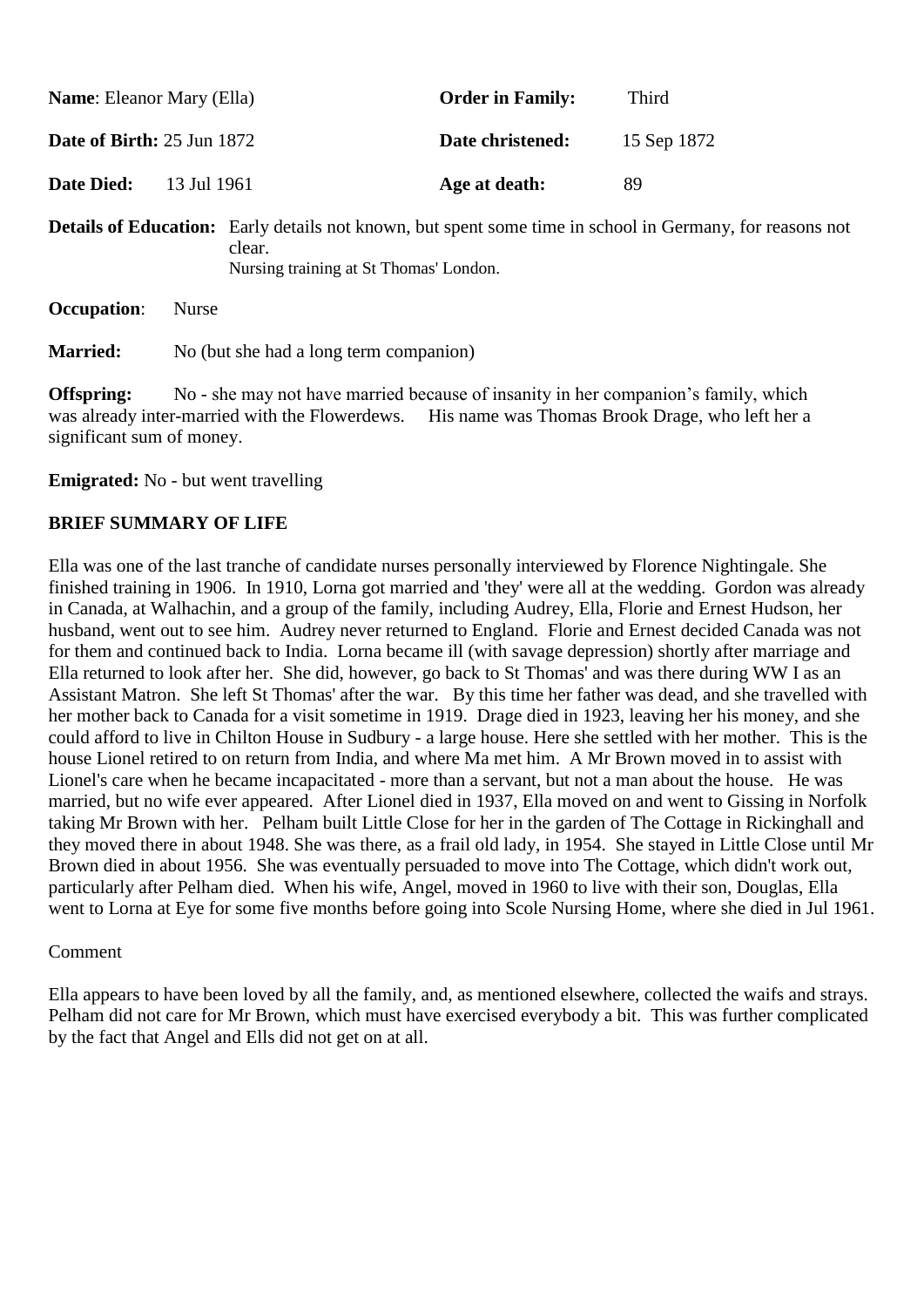| <b>Name:</b> Florence Hannah (Florie)     | <b>Order in Family:</b><br>Fourth  |
|-------------------------------------------|------------------------------------|
| <b>Date of Birth:</b> 17 Dec $1873$       | 22 Feb 1874<br>Date christened:    |
| <b>Date Died:</b><br>Jan 1963 (Cape Town) | Age at death: 89                   |
| <b>Detail of education:</b> Nothing known |                                    |
| <b>Occupation:</b> No                     |                                    |
| <b>Married:</b><br>Yes                    | <b>Spouses name: Ernest Hudson</b> |
| <b>Date of Marriage:</b> 19 Jul 1894      | <b>Spouse's DoB:</b> Apr 9 xx      |
| Age at marriage:<br>20                    | <b>Where married:</b> Billingford  |

**Offspring:** Eleanor Viola (1894) at Murrie, India

**Emigrated:** Yes, to initially to India, but ended up in South Africa.

#### **BRIEF SUMMARY OF LIFE**

Little is known about her early life, but after leaving school she met Surgeon Captain Hudson, of the Fifteenth Bengal Lancers, a prison doctor, who was 'Home' on leave. He was a Norfolk man from Harleston. They became engaged and married all in a fortnight, and she went back to India with him.

Remarkably, she 'did' the flowers in the Allahabad Church when her much younger brother, Pelham, married Angle Knox– which suggests a family link in the days of colonial India.

He died very suddenly in 1916, on a visit to where Viola, then approaching her 21st birthday, had been born. Florie, left with a reasonable income, travelled extensively, mainly between India and Africa. She did, however, go to Canada in 1910 Ernest, Audrey and Eric to visit Gordon in Walhachin – possibly with a view to settling over there. It appears to be probable that this expedition was set up at Lorna's wedding, which was a family gathering of some note.

In the event, she and Ernest returned to India.

She did not get on with her daughter, who never married and died in her early 40s (I think).

She ended up in South Africa, for a time in Rustenburg growing oranges and remained there for some time. By 1947, when 'we' emigrated to Nyasaland, she had moved to Cape Town, living at Camp's Bay in the foothills of Table Mountain. She remained there until she died. She had her pension, and invested well, which allowed her to live as she chose.

#### Comment

Florie was an alarming lady, who used to paint; possibly very badly. She had been beautiful in her youth and was a striking old lady in 1959. She had, however, been 'difficult'.

Neil's Comment: I am lucky enough to have inherited Ernest's tiger hunting whisky set – politically incorrect but what the hell!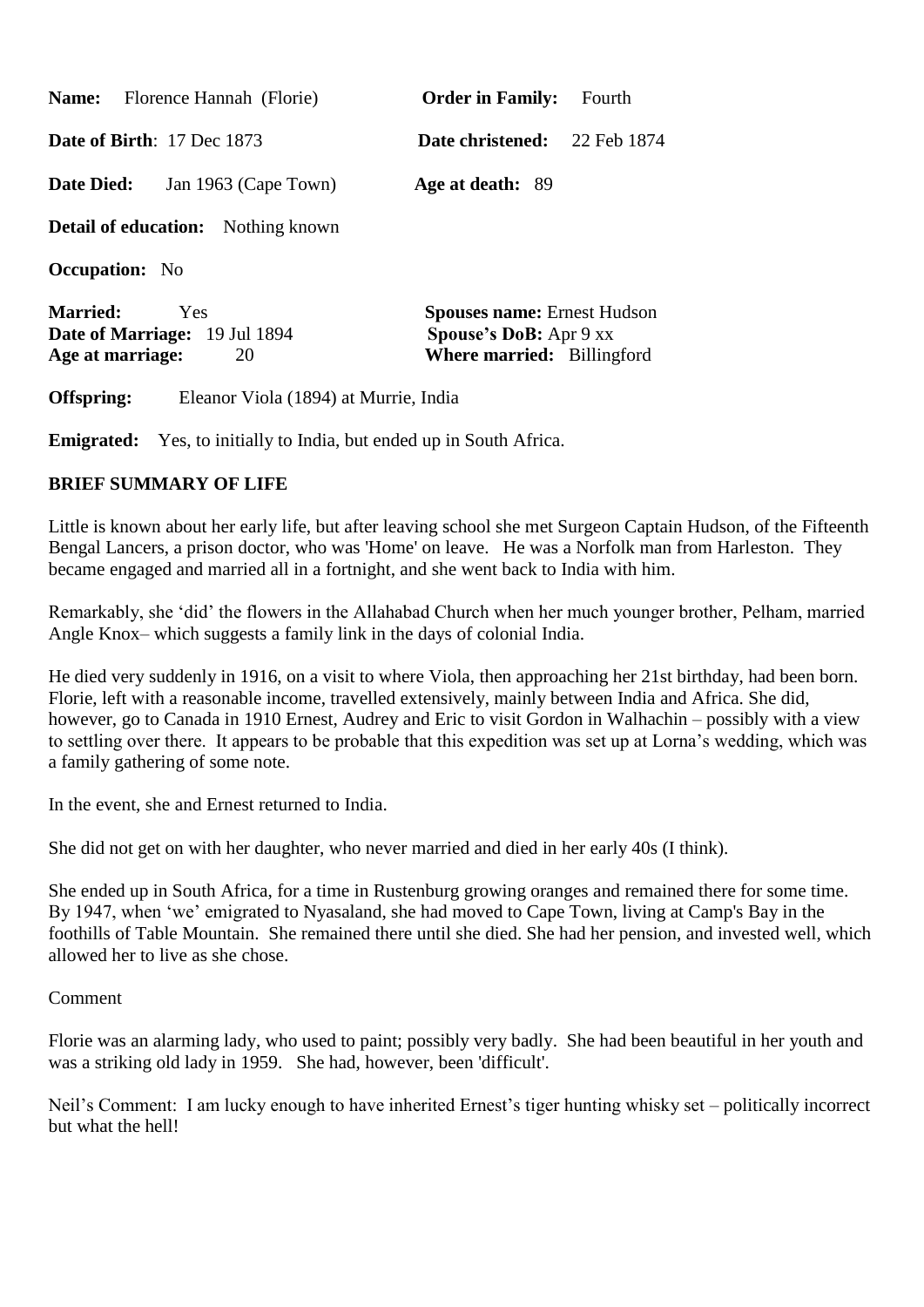| <b>Name: Arthur Harry</b>                                                   |                                                                                                                                      | <b>Order in Family:</b>                                                             | Fifth                                                                               |
|-----------------------------------------------------------------------------|--------------------------------------------------------------------------------------------------------------------------------------|-------------------------------------------------------------------------------------|-------------------------------------------------------------------------------------|
| Date of Birth:                                                              | 22 May 1875                                                                                                                          | Date christened: 1 Aug 1875                                                         |                                                                                     |
| <b>Date Died:</b>                                                           | 15 Nov 1953 in Nairobi                                                                                                               | Age at death: 77 and 5 mths                                                         |                                                                                     |
|                                                                             | <b>Detail of education:</b> Primary school possibly at a little establishment in Harleston<br>Framlingham College - Secondary School |                                                                                     |                                                                                     |
| <b>Occupation:</b>                                                          | Camborne School of Mines and became a mining engineer.                                                                               |                                                                                     | Started as an apprentice machine maker (Census entry 1891), joined the RN, attended |
| <b>Married:</b><br><b>Date of Marriage: 29 May 1913</b><br>Age at marriage: | Yes<br>38                                                                                                                            | <b>Spouses DoB:</b> 30 Jan 1877 - died 1950<br><b>Where married:</b> Lagos, Nigeria | <b>Spouses name:</b> Nina Flora Clara [Hoskins]                                     |
| Offspring:                                                                  | Gwendoline Nina (Wendy) (1914) at Eltham, Kent<br>Nancy Mapleton                                                                     | (1917) Kuala Lumpur, Malaysia                                                       |                                                                                     |
| <b>Married:</b><br><b>Date of Marriage: 17 Jul 1951</b><br>Age at marriage: | Yes, a second time<br>76                                                                                                             | <b>Spouses name:</b> Florence (nee Bastard)<br><b>Where married: Oxford</b>         | <b>Spouses DoB:</b> 23 Oct 1888 (?) - died 1974                                     |
| <b>Emigrated:</b>                                                           | No, but he travelled extensively $-$ he just did not really stay anywhere                                                            |                                                                                     |                                                                                     |

In 1890 he left Framlingham and at some stage joined the RN. In 1891 he was certainly at Billingford on Census Night. He saw service in the Boxer Rebellion in 1900 in the Far East. He was part of the crew of HMS Pygmy, a Yangtse River gun boat; his rank was Engineer Lieutenant. On leaving the RN, possibly in about 1902, he went to Southern Rhodesia, where he worked as an accountant at a mine and saved the fees for the next stage of his education. He is recorded by his sister, Lorna, as being in Rhodesia for eight years.

He then returned to the UK and attended Camborne School of Mines from 1909 to 1912. He met Nina at Camborne where she had her own school. After Camborne he went out to Nigeria, possibly to a mine at Joss. Nina went out to join him and they were married by the Bishop of Lagos. In Feb 1914 he headed to Malaya as a Mine Manager at Tronoh Mines, Perak. He moved on to Kuala Lumpur in 1918 and stayed until 1938 as a consulting mining engineer. Australia beckoned and he became Mine Manager at Tronoh Mines, Harrietville, Victoria. When the war ended in 1945 he returned briefly to England before returning again to Malaya to help in the rehabilitation of the country. Nina had meantime stayed in Australia to sell up, before joining him again in Malaya. She returned to the UK on her own at some stage and died in England in 1950. After his second marriage he and his second wife moved out to Nairobi, where his younger brother, Dick, lived. Arthur died in Nairobi.

#### **Ma's Comment**

He was a stern man, who liked doing horoscopes. Pelham's wife, Angel, did not approve and threw them on the fire. By repute he was a very able man, with a particular skill in mathematics. He was also a very gifted athlete, who never smoked or drank. His second wife was, by repute, something of a socialite in the ex-pat community in Malaya.

Family Footnote: Arthur was one of the family group who visited Framlingham College in 1945 and gave the College (or more probably the OF's) Gordon's VC and Death Penny.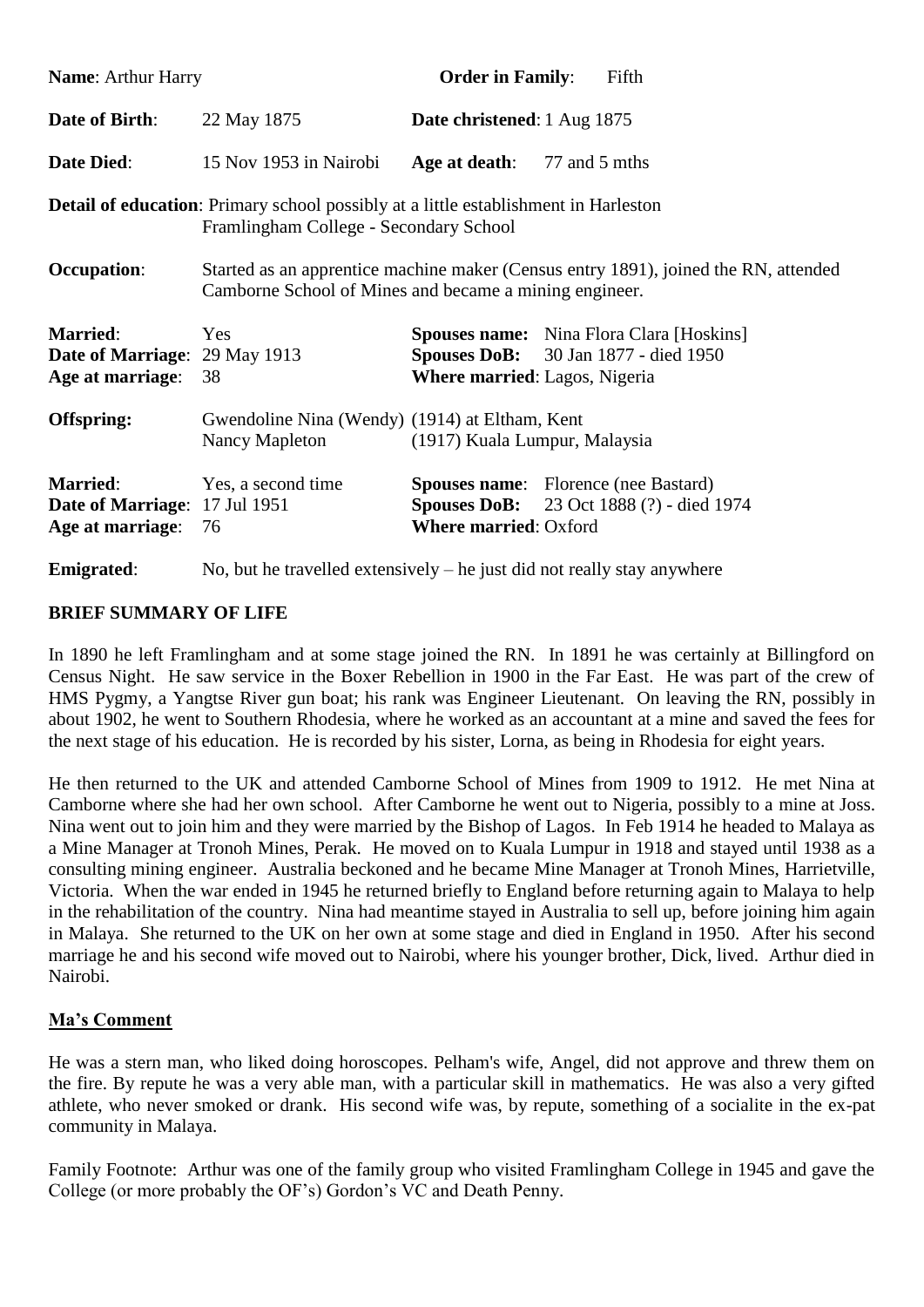| <b>Name:</b>                     | Allan Blomfield                                                                                     | <b>Order in Family: Sixth</b>                 |               |
|----------------------------------|-----------------------------------------------------------------------------------------------------|-----------------------------------------------|---------------|
| <b>Date of Birth:</b>            | 27 Aug 1876                                                                                         | <b>Date christened:</b> $5 \text{ Nov } 1876$ |               |
| <b>Date Died:</b><br>23 Mar 1900 |                                                                                                     | Age at death:                                 | 24 yrs 6 mths |
|                                  | <b>Detail of education:</b> Primary School possibly at Harleston<br>Framlingham College 1890 - 1892 |                                               |               |
| <b>Occupation:</b>               | Bank clerk in Bury<br>Joined the Imperial Yeomanry in 1899                                          |                                               |               |
| <b>Married:</b>                  | N <sub>0</sub>                                                                                      |                                               |               |
| Offspring:                       | N <sub>0</sub>                                                                                      |                                               |               |
| <b>Emigrated:</b>                | Only to go to war.                                                                                  |                                               |               |

After school, which he left when he was 16, he joined Barclay's Bank in Bury St Edmunds. Along with many others he signed up for the Boer War and died on service in South Africa at Zeerust in the Transvaal. Again like many of his colleagues, he died of 'enteric'. Enteric was a polite term for cholera.

He was a Trooper in the 43rd Company Imperial Yeomanry; his Service was 6825. Little is known about him, except that he won a carving set in a bicycle race at Botesdale, which suggests, like his brothers, he was something of an athlete.

#### **Ma's Comment**

There is nothing much about him. On joining the Yeomanry he recorded as being 5ft 8 and weighing 150 Ibs. None of the family ever made a negative comment about him.

Later Footnote: Since writing the bare bones of this in 2002, the original of probably the last letter he wrote has turned up and, perhaps more informatively, the first book (probably of two) of Lorna's transcription of the letters the Boer War brothers wrote home. Once digitised, those letters may tell us more about him.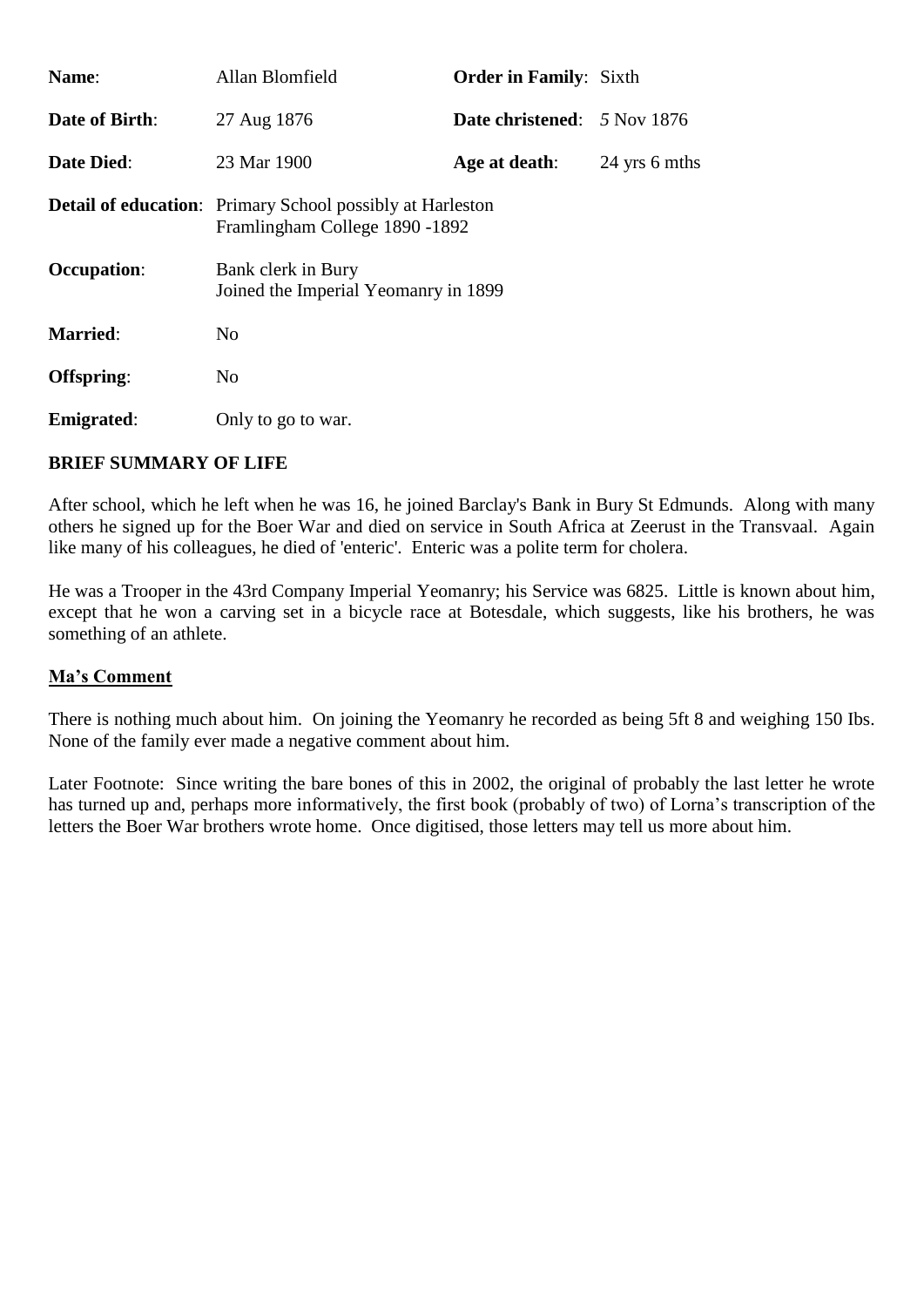| Name:                    | <b>Edgar Frank</b>                                                        | <b>Order in Family: Seventh</b>     |                    |
|--------------------------|---------------------------------------------------------------------------|-------------------------------------|--------------------|
| Date of Birth:           | 13 Sep 1877                                                               | <b>Date christened: 25 Nov 1877</b> |                    |
| Date Died:               | 21 Mar 1952                                                               | Age at death:                       | 74 yrs 6 months    |
|                          | Detail of Education: Primary school unknown - Framlingham College 1891-93 |                                     |                    |
| <b>Occupation:</b>       | Farmer                                                                    |                                     |                    |
| <b>Married:</b>          | Yes                                                                       | <b>Spouse Name:</b>                 | Kate Spink (Kitty) |
| <b>Date of Marriage:</b> | 13 Jul 1914                                                               | <b>Spouses DoB:</b>                 | 24 Sep 1887        |
| Age at marriage:         | 37                                                                        | <b>Where married: Billingford</b>   |                    |
| Offspring:               | None                                                                      |                                     |                    |
| <b>Emigrated:</b>        | N <sub>0</sub>                                                            |                                     |                    |
|                          |                                                                           |                                     |                    |

After school, he went into the bank in Bury St Edmunds. He signed up for the Imperial Yeomanry on 6 Jan 1900. This was the Suffolk Volunteer's Brigade. He served during the Boer War and was wounded in the left shoulder. He was discharged at his own request in Jan 1901, but may have rejoined later.

After the war he returned to South Africa, probably between 1902 and 1910, and was a Secretary and Mine Accountant, but no further detail is available. He returned to Billingford, and presided at the Harvest Dinner in 1910. He took over the management of Billingford about then. He was, at this stage, managing three farms.

He later had his own farm, but this may have been confiscated during the Second World War owing to bad management; accounts vary hence the caveating 'may'. Peter West thought not. If he was evicted, Lorna, his youngest sister, was married to the man who may have had a hand in any eviction; Stamford Tillott, who was on the Committee which dealt with confiscation of farms that were not being managed adequately; this was an agricultural measure taken in WWII. He died in Essex and left £5 in his will.

#### **Ma's Comment**

A sad story. Reputed to be a tremendous person in his youth, there was some suggestion that something went badly awry when he was managing Billingford. The suggested eviction from his farm by his brother-in-law, if it did happen, must have caused considerable angst.

**Further footnote**: Recently, I came across a small item in my Great Grandmother's book of newspaper cuttings: Around Easter 1912, Frank was thrown when returning from a Hunt, his horse having been startled by a passing motor. Frank had a serious head injury, and a decision was made to conduct the operation known as trepanning. *Trepanning is a surgical intervention in which a hole is drilled or scraped into the human skull, exposing the dura mater to treat health problems related to intracranial diseases – in this case almost certainly to relieve pressure on the brain.* The report comments that he was well known in local sporting and athletic circles.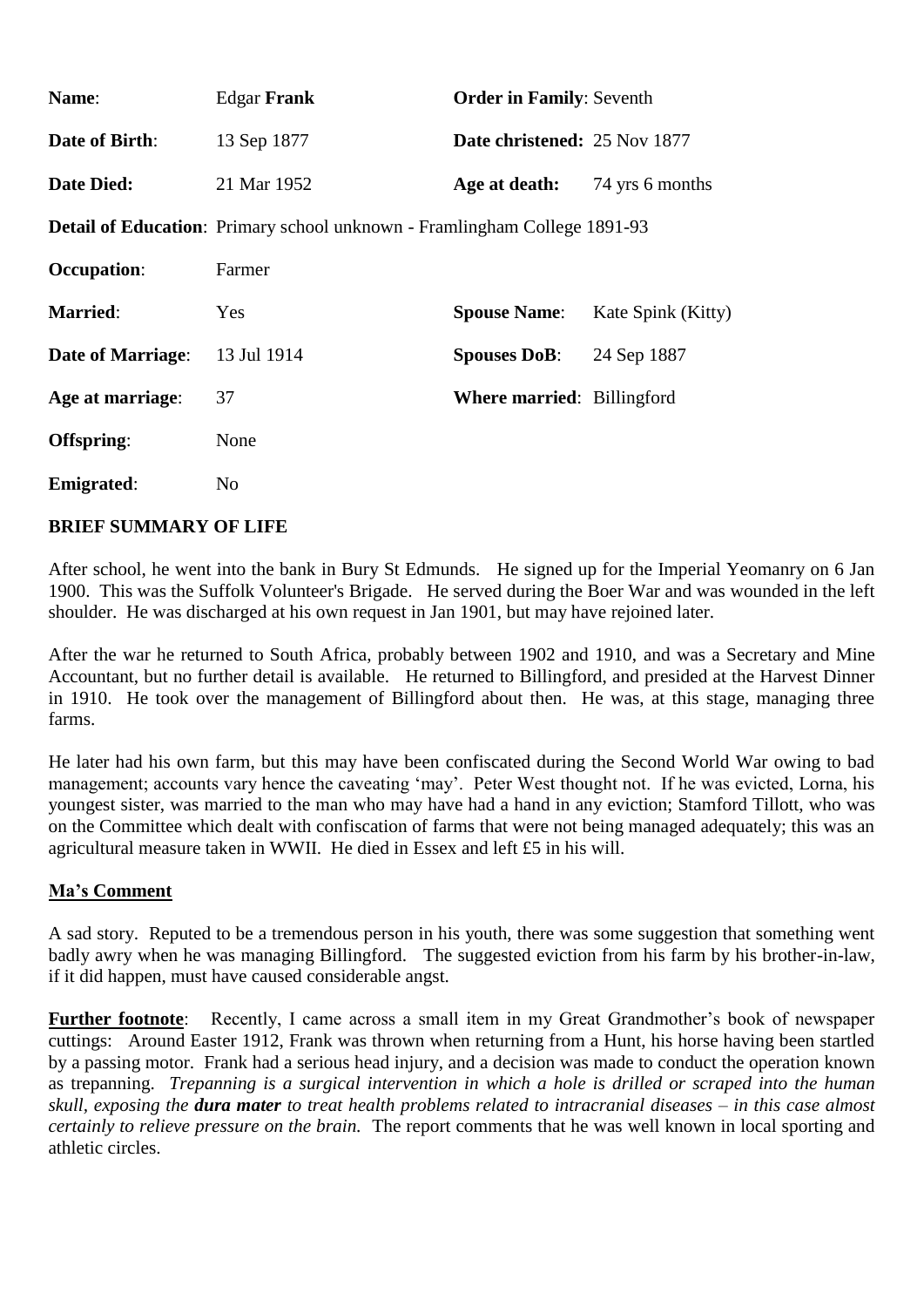| Name:                                                                                                   | Hermann Herbert                                                                                                     | <b>Order in Family:</b> Eighth                                                     |                                                    |  |  |
|---------------------------------------------------------------------------------------------------------|---------------------------------------------------------------------------------------------------------------------|------------------------------------------------------------------------------------|----------------------------------------------------|--|--|
| <b>Date of Birth:</b>                                                                                   | 18 Oct 1878                                                                                                         | <b>Date Died:</b>                                                                  | 15 Dec 1964                                        |  |  |
| Date christened:                                                                                        | 6 Dec 1878                                                                                                          |                                                                                    |                                                    |  |  |
| Age at death:                                                                                           | 86                                                                                                                  |                                                                                    |                                                    |  |  |
| <b>Detail of education:</b> Primary School unknown<br>Spent one term at Framlingham, but didn't like it |                                                                                                                     |                                                                                    |                                                    |  |  |
| <b>Occupation:</b>                                                                                      | Clerk at a Brewers<br>City of London Volunteers for Boer War<br>Finally an Estate Agent in Vancouver for many years |                                                                                    |                                                    |  |  |
| <b>Married:</b><br><b>Date of Marriage:</b><br>Age at marriage:                                         | Yes<br>7 Sep 1909<br>31                                                                                             | <b>Spouses name:</b><br><b>Spouses DoB:</b><br><b>Where married:</b>               | <b>Gladys Maude Farrer</b><br>5 May [?]<br>Unknown |  |  |
| Offspring:<br>John Herman (Jack)<br>Norman Eric<br>Alan Raymond                                         |                                                                                                                     | 17 Jan 1911 in Vancouver<br>23 March 1915 in Vancouver<br>18 Oct 1916 in Vancouver |                                                    |  |  |
| <b>Emigrated:</b>                                                                                       | Yes                                                                                                                 |                                                                                    |                                                    |  |  |

After school he went to London and worked as a clerk for a company of brewers. He then joined the City of London branch of the Imperial Yeomanry and served, like three of the others, in the Boer War. On his return from the war, he rejoined the brewing company, but could not settle. He briefly went out to Bulawayo, in Southern Rhodesia, as a Mine Accountant and Secretary at a gold mine, but returned to the UK on medical grounds.

He tried Canada next, going to Queen's Bay in 1903, with Gordon, to their mother's sister (Alice Mahood). Hermann moved on to Vancouver. He settled down as an Estate Agent's accountant for the next fifty years or so. He died in Vancouver.

#### **Ma's Comment**

Hermann was Ma's Godfather, and Gladys one of her Godmothers. They lived at 1730 Nelson Street Vancouver. He was splendid bloke, who was a keen cricketer and general lover of life. He had hated school, which is why he was only at Framlingham briefly.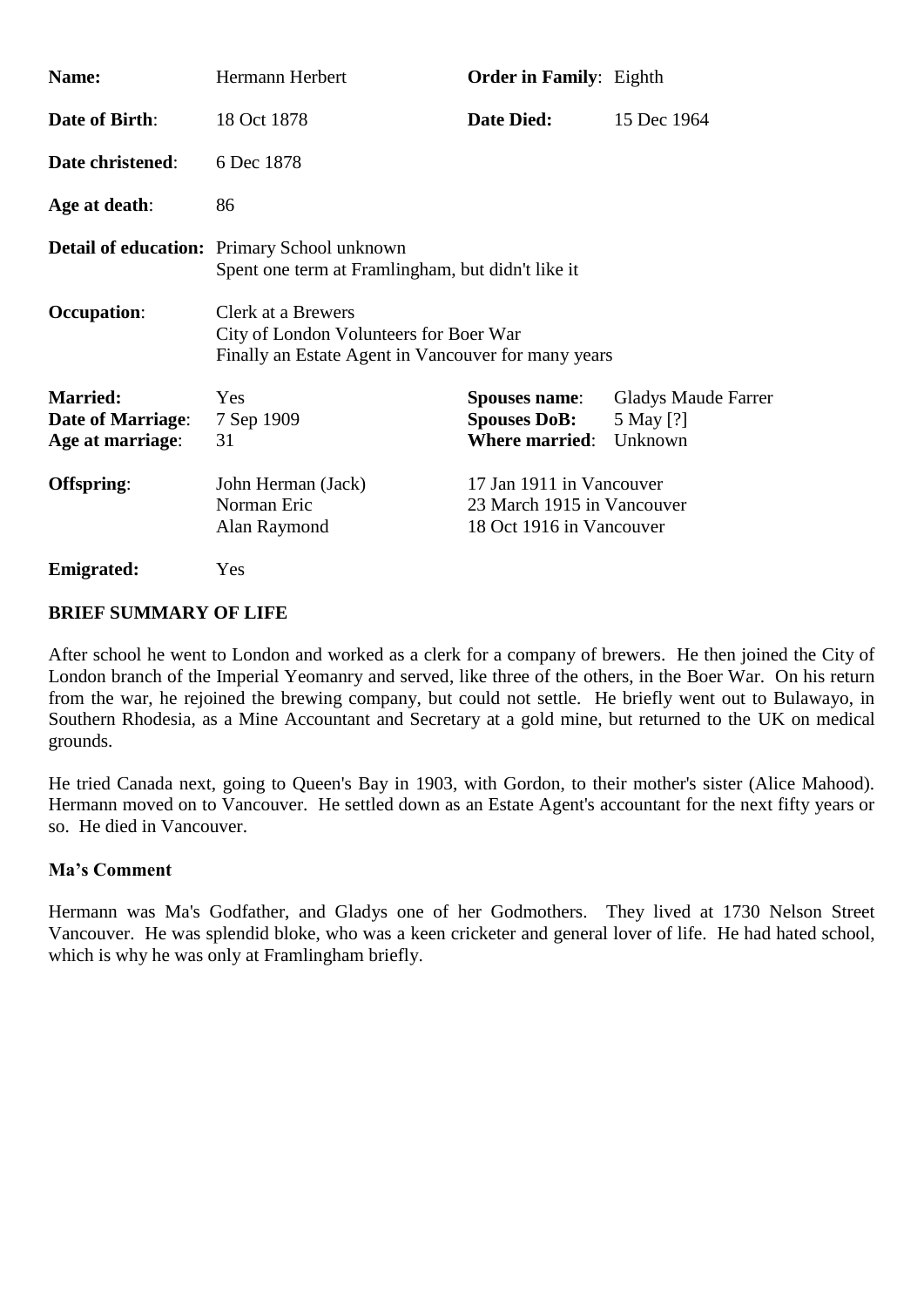| Name:             | Louise Mildred | <b>Order in Family:</b> Ninth      |          |
|-------------------|----------------|------------------------------------|----------|
| Date of Birth:    | 26 Feb 1880    | <b>Date christened:</b> 7 Apr 1880 |          |
| <b>Date Died:</b> | 10 Apr 1880    | Age at death:                      | 3 months |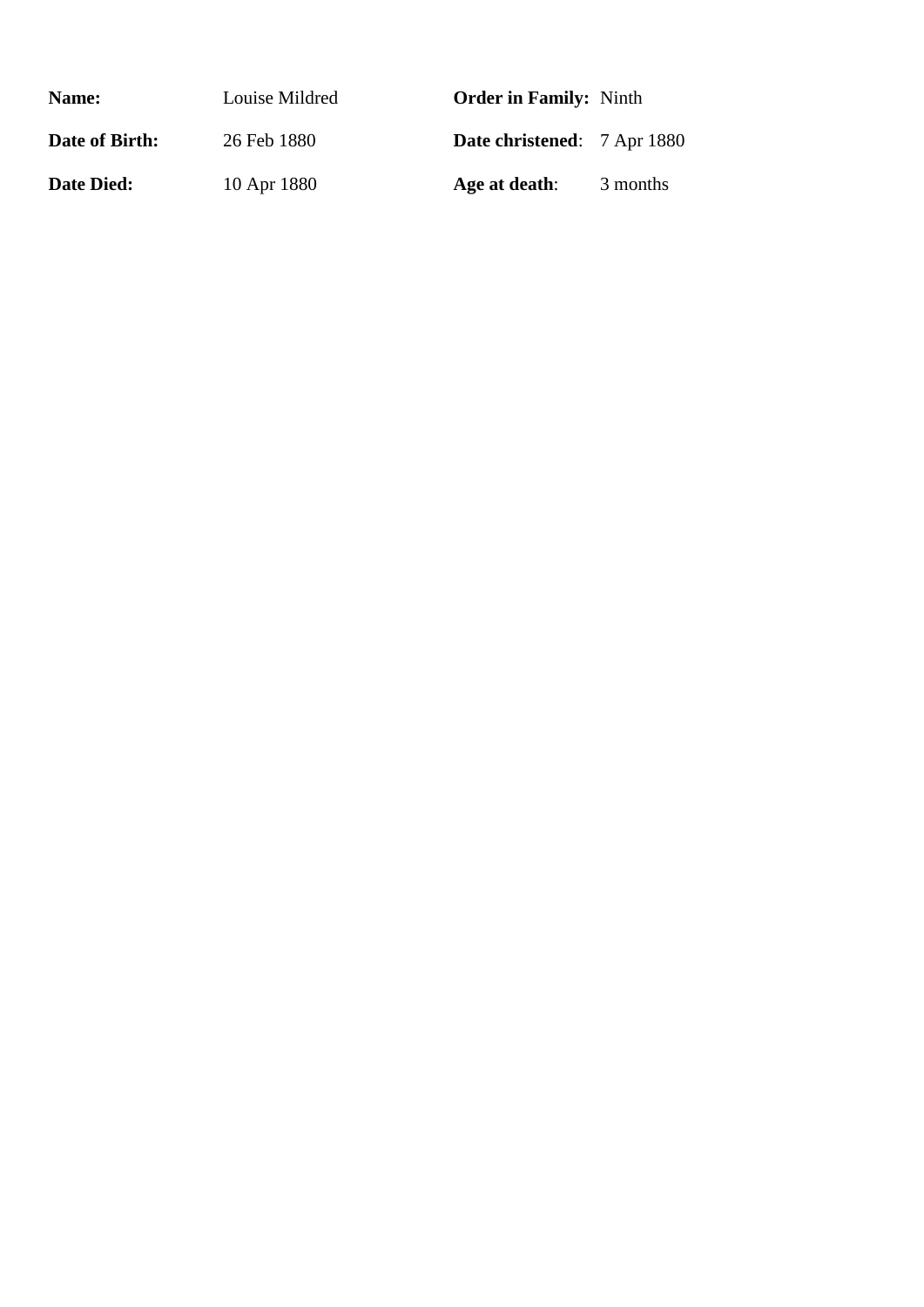| Name:                                                                         | <b>Spencer Pelham</b>                                                                                                                                                                                              | <b>Order in Family:</b>                                                                                                            | Tenth                                                                                                                                                |
|-------------------------------------------------------------------------------|--------------------------------------------------------------------------------------------------------------------------------------------------------------------------------------------------------------------|------------------------------------------------------------------------------------------------------------------------------------|------------------------------------------------------------------------------------------------------------------------------------------------------|
| <b>Date of Birth:</b>                                                         | 6 Oct 1881                                                                                                                                                                                                         | Date christened:                                                                                                                   | 4 Dec 1881                                                                                                                                           |
| <b>Date Died:</b>                                                             | 22 Mar 1959                                                                                                                                                                                                        | Age at death:                                                                                                                      | 77 yrs 6 mths                                                                                                                                        |
| <b>Detail of education:</b>                                                   | In 1890 he was at the Redenhall Commercial School Harleston<br>1894-1899 Framlingham College<br>1899-1902 Cooper's Hill; Royal Indian Engineering College<br>Qualified as Member of Institute of Civil Engineering |                                                                                                                                    |                                                                                                                                                      |
| Note:                                                                         | This quite different education pattern may have been influenced by Florie's husband<br><b>Ernest Hudson</b>                                                                                                        |                                                                                                                                    |                                                                                                                                                      |
| <b>Occupation:</b>                                                            | Civil Engineer (specialist in Railway construction)                                                                                                                                                                |                                                                                                                                    |                                                                                                                                                      |
| <b>Married:</b><br><b>Date of Marriage:</b><br>Age at marriage:<br>Offspring: | Yes<br>17 Nov 1908<br>27<br>George Douglas Hugh<br>John Pelham Blomfield (Jock)<br>Alan<br>David Alexander                                                                                                         | <b>Spouses name:</b><br><b>Spouses DoB:</b><br><b>Where Married:</b><br>12 Jan 1910:<br>4 Aug 1911:<br>9 Apr 1913:<br>11 Aug 1916: | Angel Knox<br>13 Jul 1884<br>Allahabad<br>Lucknow<br>Billingford (home on leave)<br>Between Faizabad & Gorakpur<br>(in a railway resthouse)<br>Simla |
| <b>Emigrated:</b><br>1935                                                     |                                                                                                                                                                                                                    |                                                                                                                                    | No - but lived in India between 1902 and 1930 and then Nyasaland between 1930 and                                                                    |

Joined Indian State Railways in 1902 as Asst Engineer. He also joined the United Provinces Light Horse as a Trooper in WWI, but was never released by the Railway, even when he later joined the Volunteer battalion of the Royal Berkshire and Middlesex Regt, which must have existed in India. He also held the rank of captain in the Railway Rifles at some stage, and saw action in skirmishes with the natives. He did valuable work keeping communications open at the time of the Amritsar Riots (1919). By 1925 he was Divisional Superintendent of a division of the railway. In 1925 he was appointed Chief Engineer of Indian State railway. He became Director of Civil Engineering (Railway Board) in 1929.

In 1930 he retired from the Indian Railways and selected as the Chief Engineer of the Northern Extension, Nyasaland Railways. This was the extension of the railway from Limbe to Salima, He was awarded the CBE after this period. He had the C of E church in Limbe built, and also one in India. He retired to Rickinghall in 1935, where he owned The Cottage. He was heavily involved in local government after he retired, and was Chairman of the Rural District Council of Thedwastre during the war. He was also on the County Council, and a Magistrate. During the War he was a member of the Observer Corps and ran salvage and savings schemes.

#### **Comment**

He was very clever and (in Ma's opinion) became de facto head of the family. *George's clan may not have seen it that way.* Aunt Ella ended up in Little Close at the bottom of the garden of The Cottage, and his three daughter's-in-law spent time at The Cottage during WWII. Both Felicity and I were born there.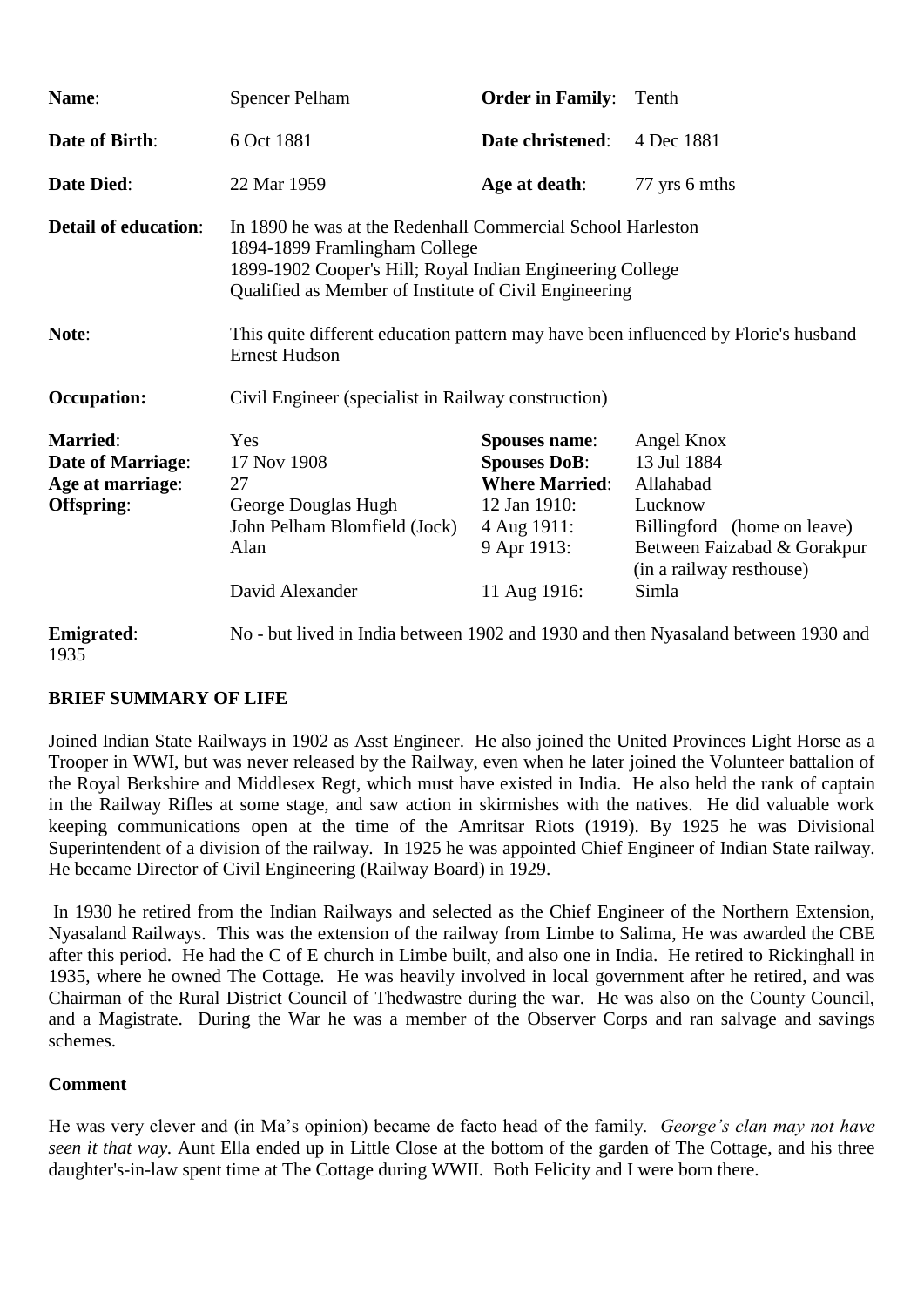| Name:                                                                    | <b>Charlotte Audrey Emma</b>                                                                                                                                                                                                                                                                                     | Order in Family:                                                     | Eleventh                                           |
|--------------------------------------------------------------------------|------------------------------------------------------------------------------------------------------------------------------------------------------------------------------------------------------------------------------------------------------------------------------------------------------------------|----------------------------------------------------------------------|----------------------------------------------------|
| <b>Date of Birth:</b>                                                    | 27 Apr 1883                                                                                                                                                                                                                                                                                                      | Date christened:                                                     | 29 Jul 1883                                        |
| <b>Date Died:</b>                                                        | 21 Feb                                                                                                                                                                                                                                                                                                           | Age at death:                                                        | 83 yrs 10 months                                   |
|                                                                          | <b>Detail of education:</b> Started in Botesdale at 'Mrs Taylor's School' - there as a boarder in 1891<br>Entered Nottingham High School for Girls in Spring Term 1897.<br>Left in 1902 (she possibly lodged with cousins over this period).<br>Obtained her Higher Certificate in 1901 and Matriculated in 1902 |                                                                      |                                                    |
| <b>Occupation:</b>                                                       | Possibly became a stenographer                                                                                                                                                                                                                                                                                   |                                                                      |                                                    |
| <b>Married:</b><br><b>Date of Marriage:</b><br>Age at marriage:          | Yes<br>20 Feb 1911<br>28                                                                                                                                                                                                                                                                                         | <b>Spouses name:</b><br><b>Spouses DoB:</b><br><b>Where married:</b> | William Miller Higgs<br>23 May 1878<br>Ashcroft BC |
| Offspring:                                                               | <b>Audrey Ruth Symonds</b>                                                                                                                                                                                                                                                                                       | 17 Dec 1920:                                                         | born Sooke BC                                      |
| <b>Married (second):</b><br><b>Date of Marriage:</b><br>Age at marriage: | Yes<br>17 Aug 1929<br>46                                                                                                                                                                                                                                                                                         | <b>Spouses name:</b><br><b>Spouses DoB:</b><br><b>Where married:</b> | <b>Hector Maclean</b><br>1866<br>Vancouver         |

**Emigrated:** Yes, but she may have meant to come back.

#### **BRIEF SUMMARY OF IJFE**

After she left school, she may have worked in an office job in London for a time. The first definite fact is that she went to Canada in 1910 with Ella, Florie *&* Ernest, and Eric after Lorna's wedding to see Gordon in Walhachin. She ran the hotel in Walhachin for a while, and met William Higgs, who she married. They went together to Sooke, where they cleared land and built a house and had a poultry farm. He joined up for the War, but the marriage collapsed and they separated in 1922. She moved to Vancouver to live with Hermann, but released her daughter to her father, and went to Lulu Island, where she had another poultry farm. She gave this up on her second marriage and joined her husband in his market gardening venture. He died of cancer in 1946 and she stayed on in Canada until her death.

**Further Note by Neil**: Audrey was my Granny-in-Canada. Many years after she died I was contacted and told that a lady called Charmaine Henderson, who lived in Vancouver, had a family item which related to me. This proved to be a hand painted miniature portrait which now hangs on my study wall. It was a gift to my Mother from her father when she was three. It had obviously remained with Granny when the marriage failed. Charmaine found it when an 'old lady' was taken into care and her small house was left empty. She kept it safe for fifty years before identifying the link through the internet.

**A further note**: There is an oddity about William Higgs' participation in the Great War. I have a small photo album showing William and Audrey on their farm in 1915 – which doesn't quite tie in with him being in France at the time. A puzzle for another day.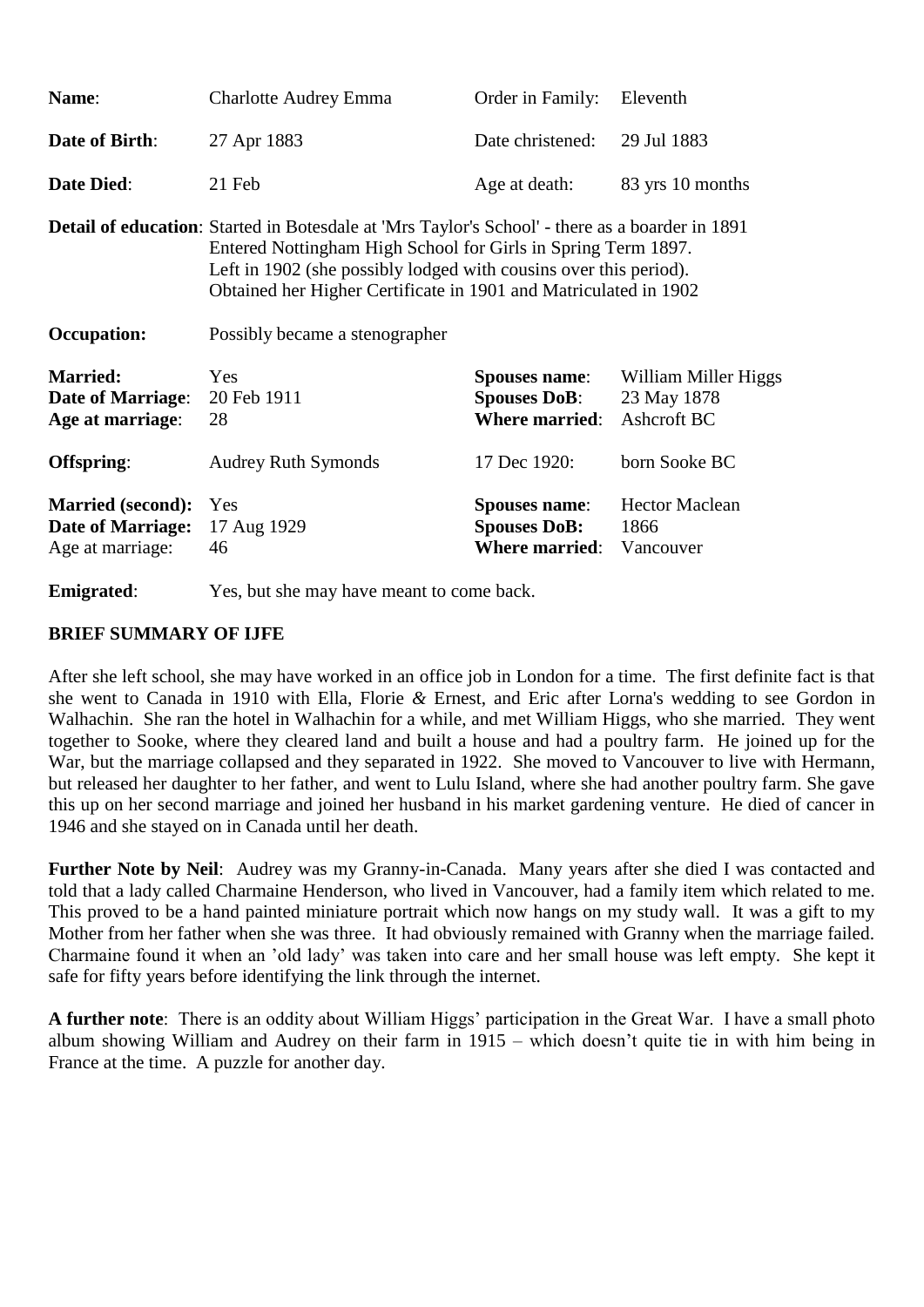| Name:              | Gordon Muriel                                                                                                          | <b>Order in Family:</b> | Twelfth        |
|--------------------|------------------------------------------------------------------------------------------------------------------------|-------------------------|----------------|
| Date of Birth:     | 2 Jan 1885                                                                                                             | Date christened:        | 1 Mar 1885     |
| <b>Date Died:</b>  | 31 Mar 1918                                                                                                            | Age at death:           | 33 yr 2 months |
|                    | <b>Detail of education:</b> Village schools and then Framlingham College - 1894-1899<br>(He didn't do well at school!) |                         |                |
| <b>Occupation:</b> | Farmer                                                                                                                 |                         |                |
| <b>Married:</b>    | N <sub>0</sub>                                                                                                         |                         |                |
| <b>Emigrated:</b>  | Yes                                                                                                                    |                         |                |

He went out to Canada in 1903, sailing on 15 Oct. He was 18 and Hermann, who travelled with him, was days short of his 25<sup>th</sup> birthday. It isn't obvious what Gordon did between leaving school and emigrating; possibly he worked on the farm. Initially he and Herman were at Queen's Bay with their aunt, Alice Mahood. Moving on, Hermann went to Vancouver and Gordon headed for Ontario, working on various farms. At one stage he had a piece of land, but that does not seem to have worked out. He moved up to British Columbia in 1909, ending up at Walhachin, where he remained until he enlisted as a trooper and went to the War. In early 1915 his Regiment were billeted on family land near Billingford, and both he and Eric are mentioned as visiting the Hall in Great-Granny's 1915 diary. The Regiment crossed to France in mid-1915, initially as infantry, but later being re-united with their horses and serving in their prime role as cavalry.

His wartime service is recorded in detail in many documents, but suffice to say that he was awarded a posthumous VC after a brutal action at Morieul Wood. He remains a revered figure in Canadian Army lore.

**Further Comment:** Peter West's book, Memoirs of a Farmer, covers the remarkable relationship between the Regiment and the family farms, which supplied all their horse feed during the war years – a weekly delivery from Ipswich to wherever the Regiment was to be found.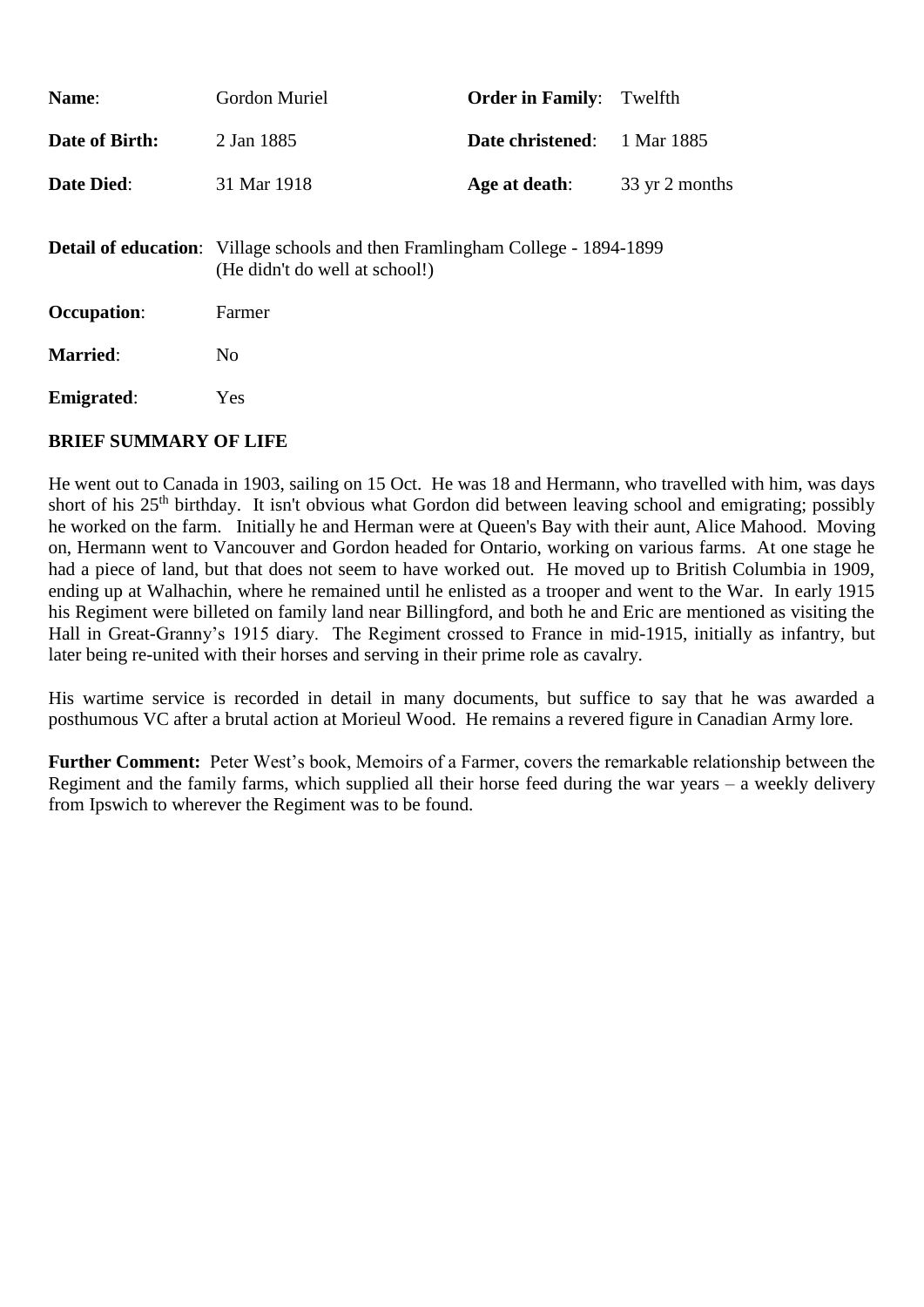| Name:                                                           | Richard Edward (Dick)                                                                                                                                         | <b>Order in Family:</b> Thirteenth                                   |                                                        |
|-----------------------------------------------------------------|---------------------------------------------------------------------------------------------------------------------------------------------------------------|----------------------------------------------------------------------|--------------------------------------------------------|
| <b>Date of Birth:</b>                                           | 26 Sep 1886                                                                                                                                                   | <b>Date christened:</b> 7 Nov 1886                                   |                                                        |
| <b>Date Died:</b>                                               | 9 Dec 1971                                                                                                                                                    | Age at death:                                                        | 85 yrs and 2 months                                    |
|                                                                 | <b>Detail of education:</b> 1886-1903 Framlingham College<br>He did very well at school.<br>Read medicine at Maryshill College, Aberdeen - qualified in 1908. |                                                                      |                                                        |
| <b>Occupation:</b>                                              | Doctor of Medicine.                                                                                                                                           |                                                                      |                                                        |
| <b>Married:</b><br><b>Date of Marriage:</b><br>Age at marriage: | Yes<br>4 Oct 1912<br>26                                                                                                                                       | <b>Spouses name:</b><br><b>Spouses DoB:</b><br><b>Where married:</b> | Caroline Jane Mackworth<br>14 May 1881<br>(prob India) |
| Offspring:                                                      | Frank Digby Mackworth                                                                                                                                         | 1 Oct 1913 - Kafauli India                                           |                                                        |
| <b>Emigrated:</b>                                               | All his working life was in India                                                                                                                             |                                                                      |                                                        |

He joined the Indian Medical Service (of the Indian Army) in 1909. In 1910 he was at Sialkot, Amballah and Sehore Gautts. In May 1914 he went to the Andaman Islands in civil employment as Medical Superintendent of Cellular and Female Jails at Port Blair. Recalled to military duties in Oct 1914 and posted to Mesopotamia [Iraq] as Medical Officer (MO) of *the* 76th Punjabis and was present at Shaiba, Karun River and Nasarielh. After these actions he was invalided back to India. In 1916 he became Senior MO Delhi cantonments. He did occasional trips to the Persian Gulf on the Hospital Ship Elloa. He joined the 2nd Battalion 113th Infantry in 1917 as MO at Dera Israel Khan. He was in a Medical Staff Appt in 1918 at Northern Command and on active duty at Wazir Iatan on the North West Frontier in 1919. His wife may have been in England during the war - she features in her mother-in-law's diary entries in 1916.

He was again, or still, on the North West Frontier in 1921 and later returned to Delhi as head of a hospital unit. His services were placed at the disposal of the Gaol Dept of the Govt of Burma in 1922. He was Supt of the Rangoon Gaol for several years and featured in the Rangoon Gaol riots in the 1920s. 1931-1936 saw him in the same role at Calcutta

He was awarded the CIE (Companion of the Indian Empire) for his efforts. In 1937 he reverted to military duty and went to the North West Province at Bannu - as Officer Commanding Combined Military Hospitals. He retired in Apr 1939, but was recalled and was posted to Meerut for hospital and station duties. He was invalided to England in 1940 and the following year was appointed medical officer of the Internee's Camp on the Isle of Man. He finally retired in 1944 and went to Kenya because his son Digby, also a doctor of medicine, was already there. He died in Nairobi.

#### **Ma's Comment**

His older brother, Arthur, moved out to Kenya in 1951 and also died in Nairobi. Dick was a short Flowerdew. In his retirement he took up 'petits point' and created beautiful small tapestries.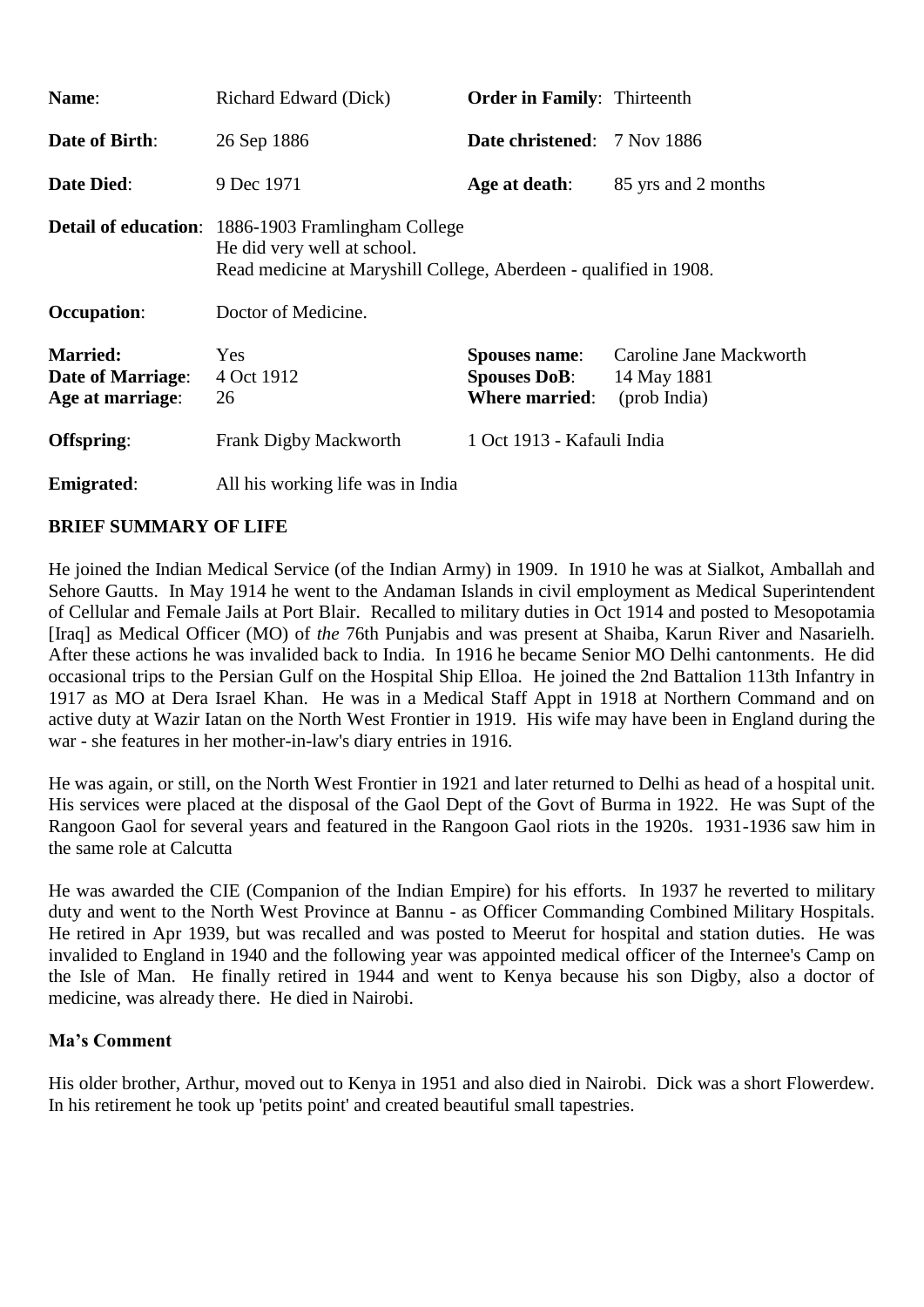| Name:                                       | Lorna McNaught                                                                 | <b>Order in Family:</b>                     | Fourteenth                            |
|---------------------------------------------|--------------------------------------------------------------------------------|---------------------------------------------|---------------------------------------|
| <b>Date of Birth:</b>                       | 10 Sep 1888                                                                    | Date christened: 30 Sep 1888                |                                       |
| <b>Date Died:</b>                           | 1981                                                                           | Age at death:                               | 93                                    |
|                                             | <b>Detail of Education:</b> Junior Boarding School and one year of High School |                                             |                                       |
| <b>Occupation:</b>                          | Farmer's wife plus                                                             |                                             |                                       |
| <b>Married:</b><br><b>Date of Marriage:</b> | <b>Yes</b><br>20 Apr 1910                                                      | <b>Spouses name:</b><br><b>Spouses DoB:</b> | <b>Stamford Tillot</b><br>29 May 1878 |
| Age at marriage:<br>Offspring:              | 21<br>None                                                                     | <b>Where Married: Billingford</b>           |                                       |
| <b>Emigrated:</b>                           | N <sub>o</sub>                                                                 |                                             |                                       |

She was ill after she got married, which was why Ella returned from Walhachin. Stamford joined up in 1916 leaving Lorna to run the farm at Yaxby near Eye. On his return from the war they were separated for a time, but rejoined each other and lived into their dotage.

She did a great deal of local social work in the area. They left Yaxby in 1926 or so [reputedly] because he refused to pay the increased farm workers wages. They eventually moved to a house called The Beeches in Eye itself It is noteworthy that he retired when he was only 48. [Julianna heard that Stamford sold his farm just before the Depression for a terrific price and lived on the money ever after] During WWII he was on the Committee that may have confiscated Frank's farm [Peter West does not think this happened]. Lorna went on into great old age, and eventually moved into the Nunnery, a Care Home in Diss, where she died.

She was held in sufficient esteem for her to merit a Memorial Service in Eye and a short piece in the Eastern Daily Press. The latter records that she had been Chairman of the Women's Section of the Royal British Legion, was a keen member of the WI, the Eye and Hartismere Blind Association, the Eye Conservative Association, and she helped with voluntary work at the Hartismere Hospital.

#### **Comment**

There are more general observations about Stamford than Lorna, but they may help to fill in the picture. He was considered to be rather frugal with money, and they never went anywhere On a personal family note, he commented that he thought he would never see Ruth again as she disappeared off to the depths of Africa in Feb 1947, and remembered the comment when we visited Home in 1954. Lorna, once she was over her depression, stayed put and was very content with her lot.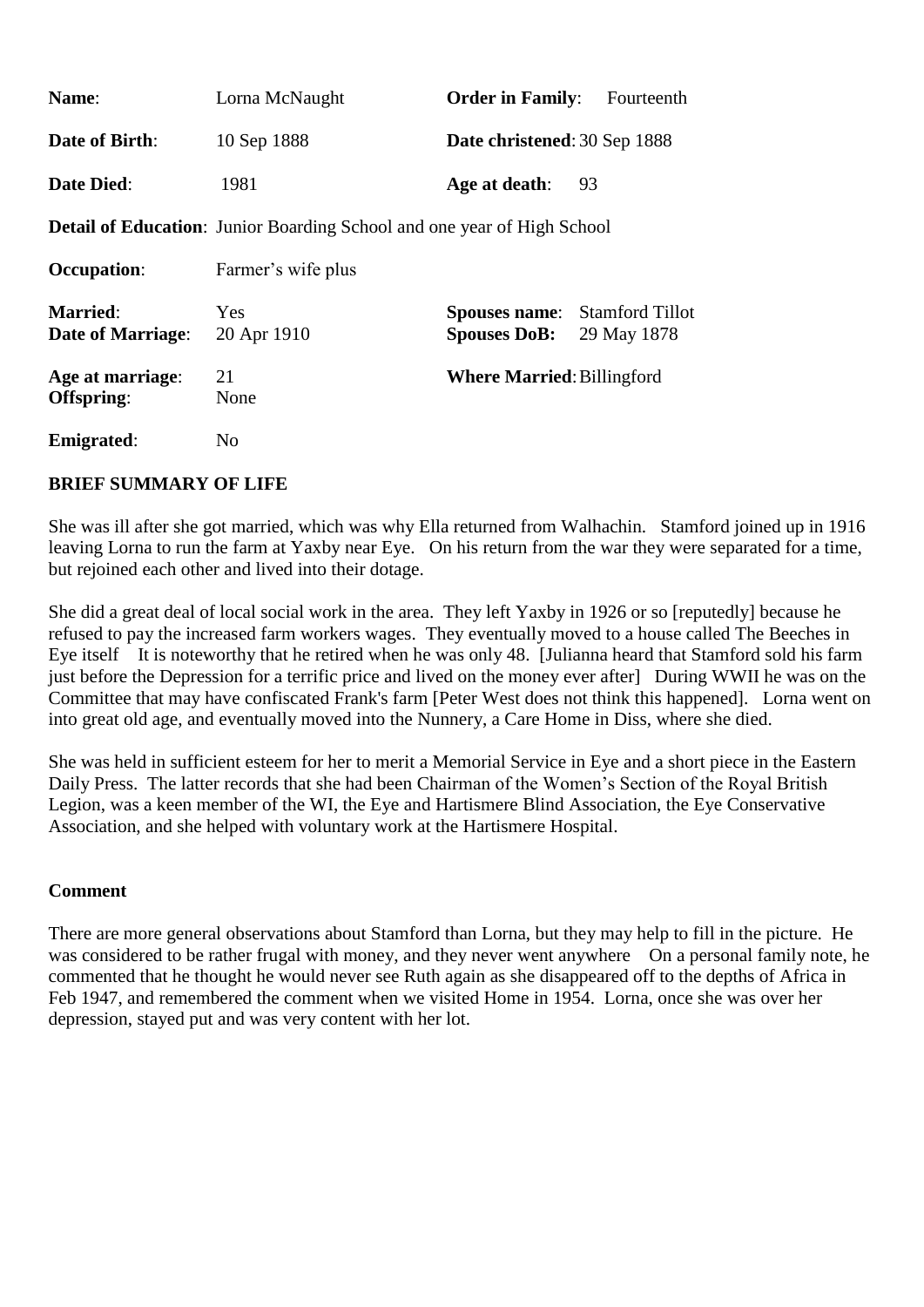| Name:                               | Eric Symonds                                                                          | <b>Order in Family:</b><br>Fifteenth and last                       |  |
|-------------------------------------|---------------------------------------------------------------------------------------|---------------------------------------------------------------------|--|
| Date of Birth:<br><b>Date Died:</b> | 6 Jan 1896<br>1972                                                                    | Date christened: 28 Mar 1896<br>Age at death:<br>76                 |  |
| <b>Education:</b>                   | 1908 won a Mantle Scholarship to Framlingham and went to Eastward Ho College          |                                                                     |  |
| <b>Occupation:</b>                  | Youth, soldier and very successful poultry farmer                                     |                                                                     |  |
| <b>Married:</b>                     | Yes                                                                                   | <b>Spouses name:</b> Annie Doremy Bilbank Hall                      |  |
| <b>Date of Marriage:</b>            | 12 Feb 1919                                                                           | <b>Spouses DoB:</b><br>28 Jan 1896                                  |  |
| Age at marriage:                    | 23                                                                                    | <b>Where Married:</b> London - Bishopgate                           |  |
| Offspring:                          | Gordon Eric Sydney<br>Joan Doremy<br><b>Arthur Herbert (Barney)</b><br>Norman Douglas | 9 Dec 1919<br>Vancouver<br>27 Feb 1923<br>5 Jan 1928<br>28 Feb 1937 |  |
| <b>Emigrated:</b>                   | Yes – to Canada                                                                       |                                                                     |  |

Shortly after leaving school he joined Gordon in Walhachin – it was 1910 and he was 14 years old. In 1914 he joined up in Lord Strathcona's Horse at the same time as his elder brother – Eric now aged 17. He stayed with the Regt until Feb 1918. He saw a great deal of action, sometimes as infantry, as the Regt were without their horses for a period. He was promoted to Corporal in 1917 and was commissioned into the Artillery late in the War. He missed the events at Moreuil Wood because he was under training for that shift to the Artillery. After the war he started on a Soldier's Settlement ranch near Vancouver, and later went to Cognam in the Fraser Valley

He was the first British Columbian poultry breeder to win the Central Experimental Farm, Ottawa, egg-laying competition which was open to the world. He stayed poultry farming, at which he became a very noteworthy forward thinking expert and remained in Canada until his death.

#### **Comment**

Eric, the youngest, may have been a bit of a handful. He reputedly mixed too much with the men on the farm in his youth. His parents may have encouraged him to go out to Gordon. He was a bit difficult to get on with, and even Pelham found him rather tricky. *[On the other hand, emigrating at 14 is probably fairly challenging, and there are no obvious clues as to what he did at Walhachin – we must assume he was under Gordon's eye]*

Another Note - Gordon, in what was almost certainly his last letter dated 5 Mar 1918, written to Arthur as he returned to the Regt after a spell of leave at home, comments that *'Eric is safe for about six months, I did not get down to Brighton to see him, he was very keen so I hope will do well.'* Those comments suggest that Gordon felt a duty of care that was fairly deeply ingrained.

**Family Point of Interest -** Hannah had a brother, Ernest, who was described as a liberal Anglican vicar. He plied his trade in Canada rather than the UK, where he was not much appreciated by the Church hierarchy. Intriguingly, he officiated at Eric and Doremy's wedding in London, which suggest he made a special trip over.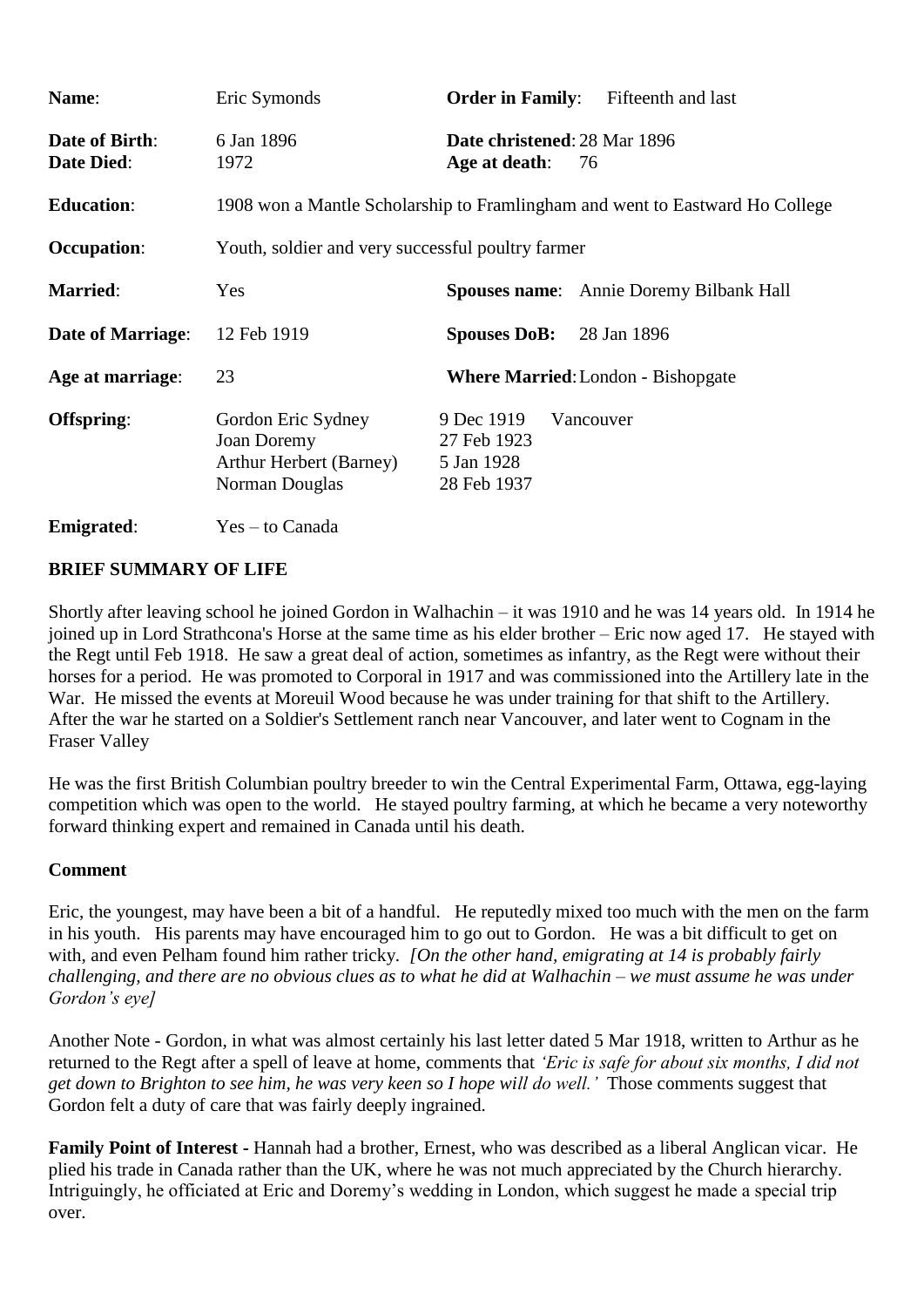## **Oddments**

The following pages contain oddments of family history, including odd notes and letters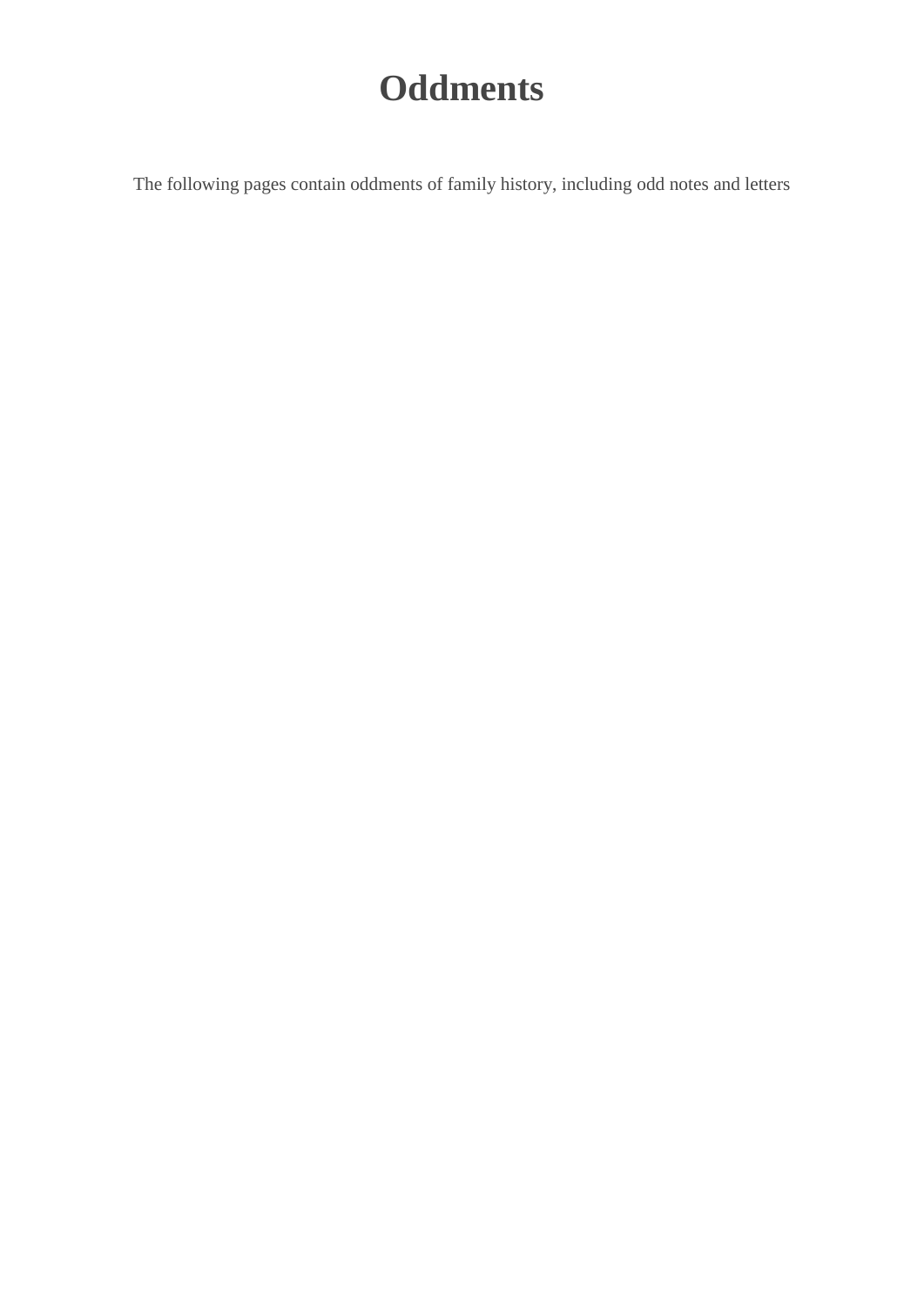*A scrap of a letter written by Allan from the Boer War shortly before he died of enteric. The original survives but parts are illegible.*

6825 43 Coy 12 Battalion……………Fitters [?] Hoof [?] 23 Oct 1900

Dear George

Thanks for your letter had meant to write before but not much time to oneself here ………….. .so have to get a c……..or go by Police …….all found, but it had the ….to start both, and ……a long time to……

So as before…………………… think I shall be home by Christmas. We don't expect to do any more marching. I think we have done our share. Of course, there is a lot of money to be made out here only you want money to get it with a lot of money in farming only the [???] are too lazy to work, don't think there is much work for a white man on a farm here as blacks do all the work. I shall see what they will do for me in a Bank out here. We shall go home from Mafeking, have been there once, have not seen Pretoria ……………….. This war looks like lasting a good bit as yet, can't do anything with these small bands, they generally get one or two of us as well every day, one even shot through the heart, they are a ……………., we have been out after them once this a.m. and had a few shots, they have no end of cheek, come quite near our camp. As yet I have been very fortunate have kept very well. It is getting very hot in day now. Lionel has been very unfortunate meeting with an accident from his horse he wanted to see a little fighting; he will be off for ….. soon. You do not seem to be able to do much good where you are, one thing you would be bound to get a living out here and it is a splendid country. I should certainly try it before England again I think. Governor has had a quiet time of it while all us been away. I wonder how he likes it. He did not like us coming out especially me, have not heard a word from him yet. Well, I have nothing more to say. Remember me to Mr Platt. Hoping you are quite well, with better luck. I remain your affectionate Brother,

Allan B Flowerdew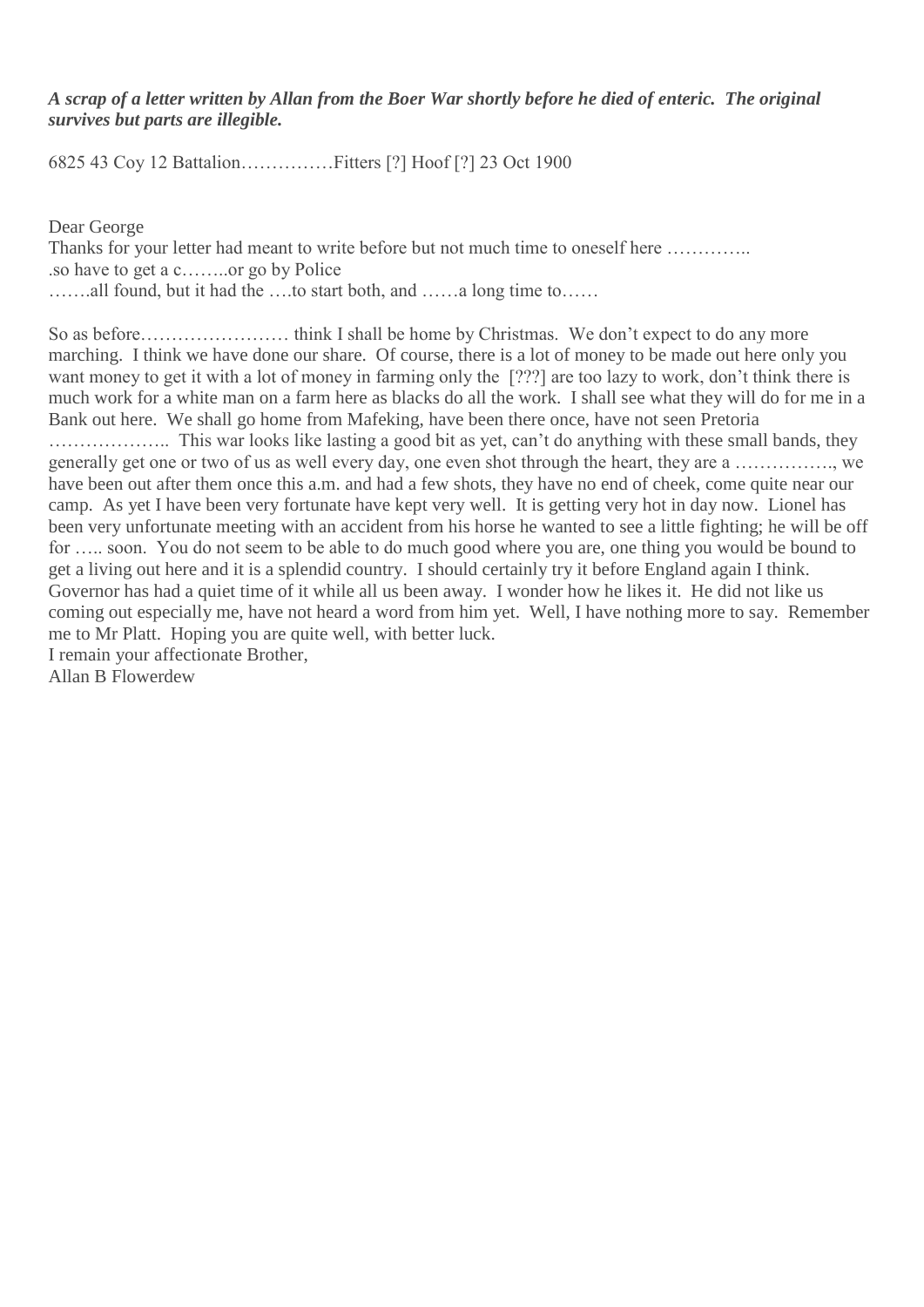#### *A Remnant written for a lost family chronicle.* **Contribution by Arther Harry Flowerdew**

#### **Family Chronicle - Chapter V**

This story opens at Billingford Hall, on the 22nd May 18?5, and will proceed without words for eight years, when I commenced my school experiences at Hoxne, in Mrs Ward's select preliminary establishment, as a day-boy, and helped to whiten the dear old lady's hair for the space of one year, leaving her for Mrs Hall's School, Aslacton, which, for obvious reasons was called "Tree House". I used to think, at the time, how much I shall like to revisit the place when I am an old man, say in twenty yearstime - I merely recall this sentiment to show what a nice little chap I was. (Dear Editor…that is the right kind of thing to say, I hope.)

The School was removed to Redenhall, a year after I first honoured it, which patronage was continued for two more years, when I had the fortune to win an entrance Scholarship at Framlingham College.

Of three years spent at Framlingham, I haven't much to say, owing to the usual methods of teaching and the awkward shape of my head. I worked, all my prep time, at languages, and remained bottom of the class, and no time at Mathematics and floated about top of my division. Finally before leaving, I reached the pinnacle of a Junior Cambridge Certificate.

A few months at home was enough to convince everybody that I did not like farming; and, after a false start or two, I am apprenticed to Murton and Turner, Kenninghall, learning the wheelwrighting trade, for four years completing the term on the 1st March, 1895.

On the 18th I went to Harwich and joined the Royal Navy, aboard the ST. M. S "Mersey" as a Carpenter's Crew; and was sent round to Chatham Depot to await my turn for sea, which came eighteen months later; although during that time, I had two short experiences in the Annual Mobilisation of the Home Fleets.

My first ship was H. M. S. "Champion", a Corvette, attached to the Training Squadron for young seamen; there, for two years, I learnt a lot more sail drill than I wanted to. We went for two cruises each year; in the winter to the Canary Islands and the West Indies; and in the summer to the Channel Islands, Iceland and Northern Europe; we also took part in the Diamond Jubilee Review, at Spithead.

In September '95 I was drafted to H.M.S.Edgar for the "Pigmy", a gunboat of 755 tons, on the China station. We commissioned the "Pigmy" in Hong Kong, on New Year's Day, 1899, and proceeded to the Philippine Islands, and found that the Americans were fighting the insurgents, consequently we had a lot of running about, rescuing Traders, etc by "bluff" and very little leave on shore.

After six months we returned to Hong Kong, and then went to Shanghai, thence up the Yangtse Kiang, for 650 miles, to Hankow calling at all the Treaty Ports on the way. Our next destination was Wei Hai Wei, where we wintered, returning to Hong Kong via Japan.

In June 1900 we were recalled from the Philippines, on account of the Boxer rising, and first went to Shanghai and Chuin Kiang, but were soon sent to add our few pounds to the Allied Fleets at Taku, Newchwang and Shan Hai Kuan. At the last place, Admiral Seymour played us with grand "finesse".

Our next trip was to Singapore and the Straits Settlements, where we cruised for six months; taking part in the Eclipse of the Sun Expedition at Sumatra, in May 1901. This was followed by another trip to Canton and then up the Yangtse Kiang to Kiu Kiang, 500 miles up, for two months, refitting at Hong Kong again; and, finally, bringing the "Pigmy" home in February-April 1902.

After paying her off on the 20th May we had 7 days leave; and I returned to Chatham Depot; but was soon afterwards drafted to HMS "Ganges", at Harwich, and shortly purchased my discharge from the Royal Nave - 20th August 1902.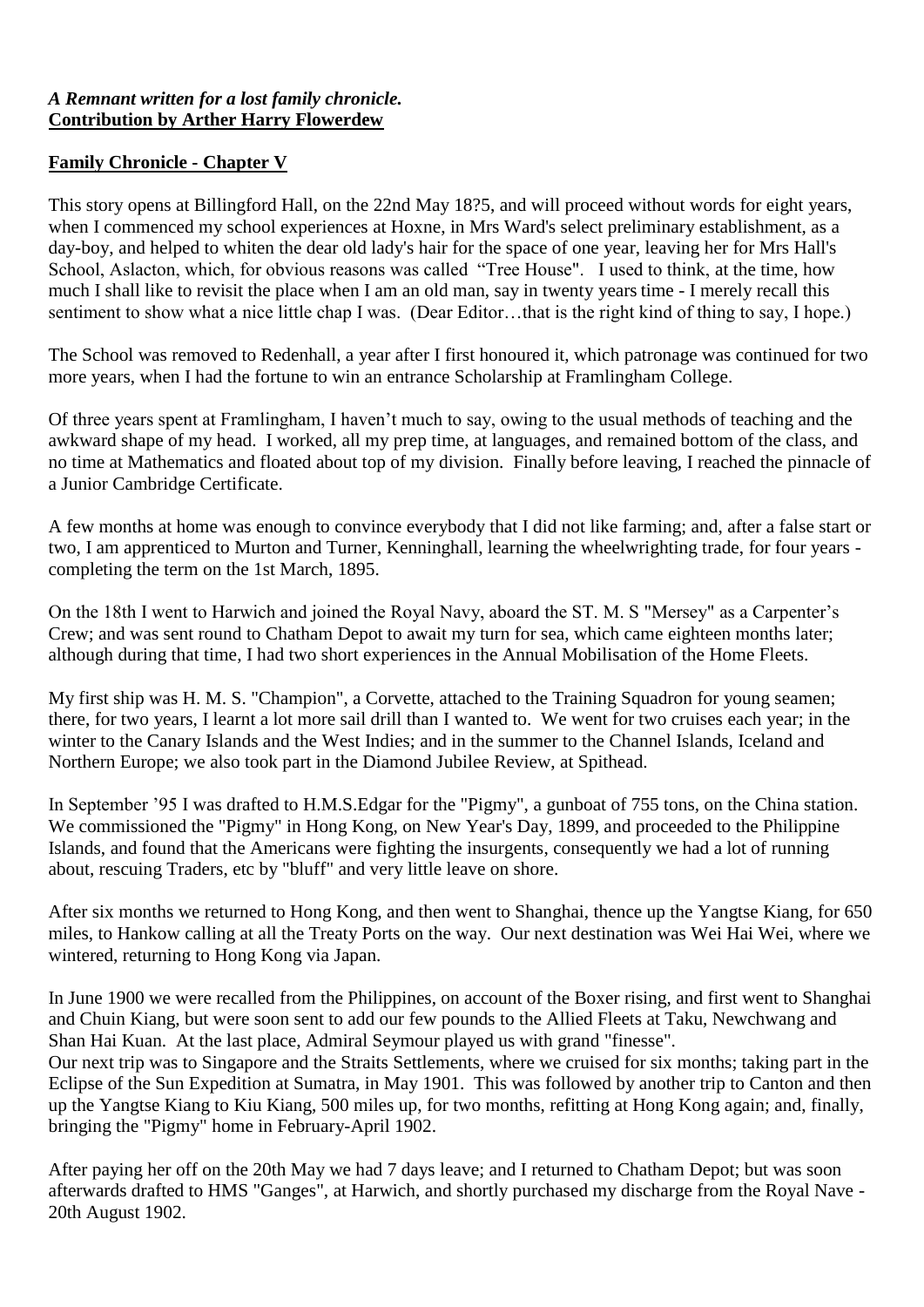In the following month I was again afloat, but as a passenger on the "Braemar Castle", bound for Cape Town, en route for Bulawayo, Rhodesia. *[Neil's Note – In Feb 1947 my Mother, Ruth, took her four young children to Africa to join my Father in Nyasaland aboard the self same Braemar Castle – I was four months old]*

Bulawayo, a town of 5000 inhabitants, exists chiefly as a mining centre, on a spot chosen purely for the sentimental reason that Lobengula, the late king of Matabeland, had his kraal there; latterly, railways have enhanced its importance.

After a few months work as a wagonmaker in the town, and a few weeks at the Ayrshire Mine in Mashonaland, I got the temporary post of Storeman and clerk with Messrs Johnson and Fletcher for seven months. In 1904, Williams and I thought to try our luck in Northern Rhodesia; so took train to the Wankie Coal Mines, which are 212 miles from Bulawayo and 76 from the Victoria Falls. We travelled half the distance from Wankie by Construction train, and walked the rest of the way. It being the end of the rainy season, the Falls were obscured to a great extent by the spray. We both got well soaked and probably laid a good foundation down for the malarial fever to work on.

We crossed the Zambesi at Livingstone, 5 miles above the Falls. This is north of the river, and the next day, started on a 100 mile trip to Kalomo, which is the capital of N. W, Rhodesia. As we could not get carriers for even our small lot of baggage, we had to go with some transport wagons. We reached Kalomo in ten days and interviewed the Acting Administrator, who was on the point of leaving, as the Administrator was returning from a trip home, where he had been arranging a farm settlement scheme. As we could hear of nothing definite, and had both had good doses of fever, we left Kalomo after 12 days, with 3 carriers, and reached Livingston in a little over 4 days. We left again next day and travelled to Wankie with an empty wagon, and reached Bulawayo on the 2nd April having been away six weeks.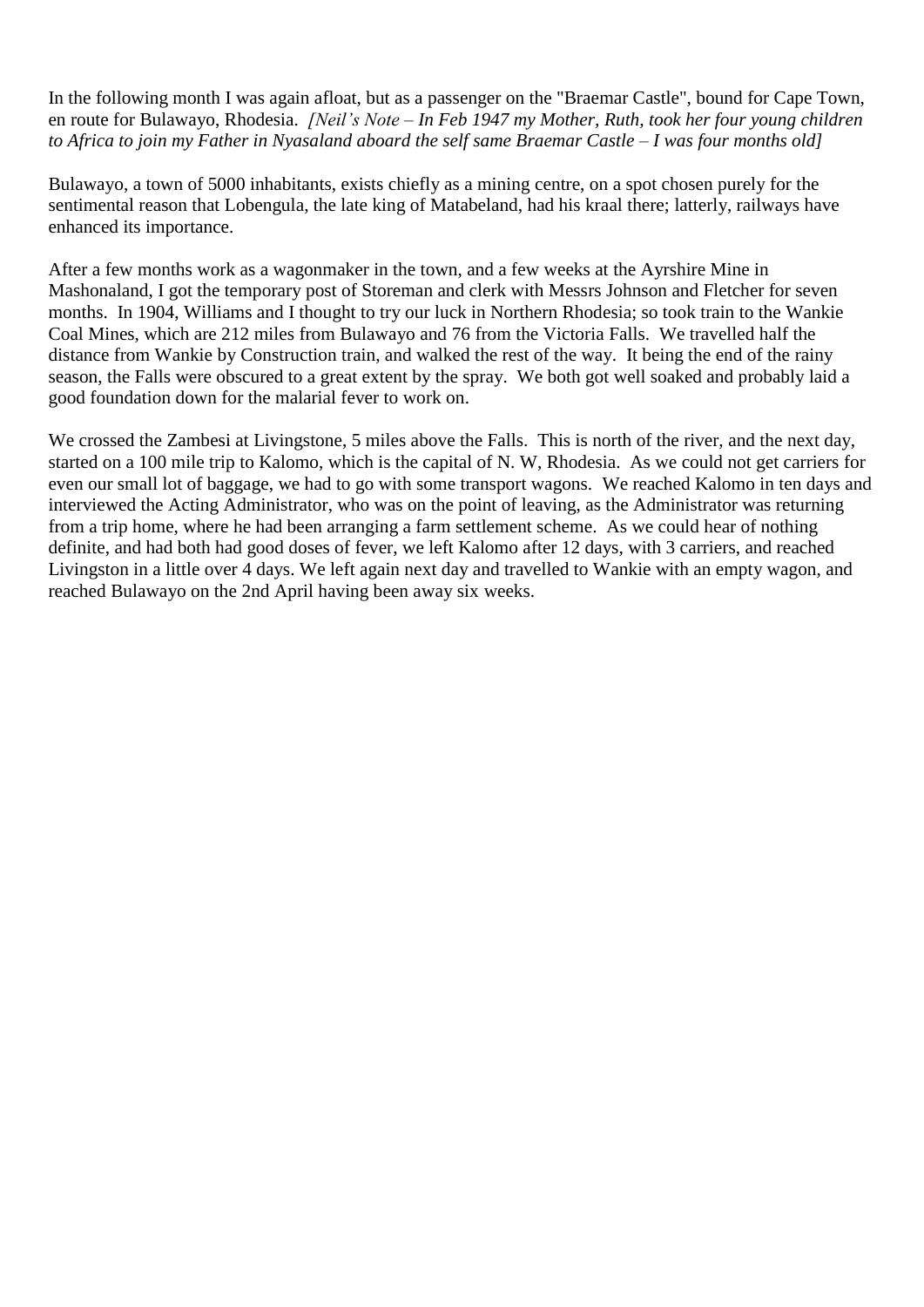### *The ships mentioned by Arthur*



HMS Edgar



HMS Pygmy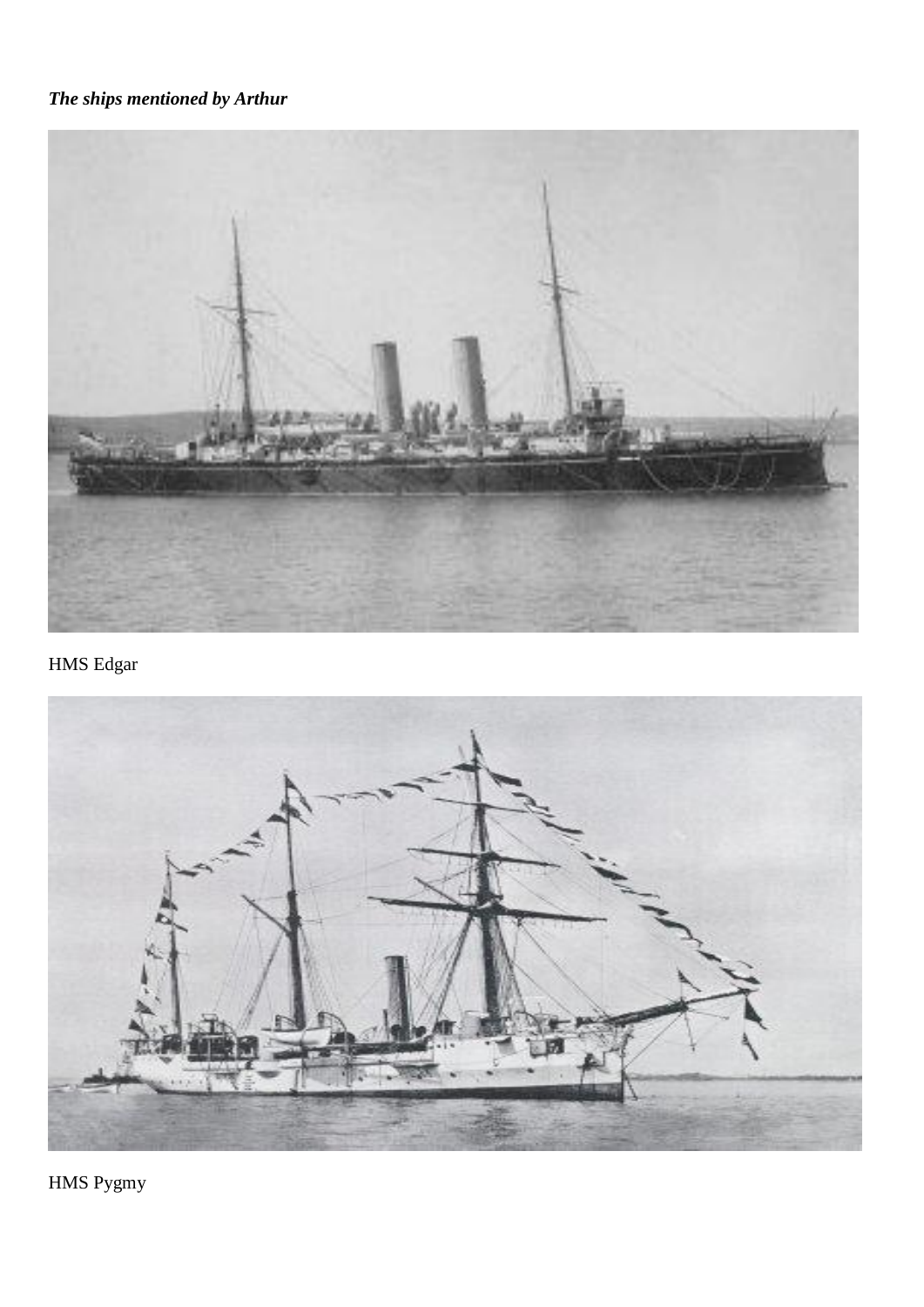#### *Remnants possibly written for a lost family chronicle by Eleanor – the oldest of the girls.*

1957

I am Eleanor Mary the eldest daughter of Father and Mother and 3rd child born 1872 - on June 25th. All my life I have been called Ella. My baby brother Eric called me "Ulla".

The happy young days in the nursery with George and Lionel at the ever exciting nursery window looking out on to the yard, and further away the pig yard, with the ever happy big barn, and stairs up to the granary where the man carried up huge sacks of mash and bran for the bullocks and cows and horses. We watched the cows sauntering to the [milking shed] from their various meadows to be milked.

We were taken out for walks by Nurse in a wonderful 3 wheeled pram, where with a squeeze, 3 of us could sit on the one seat. When another Baby arrived a tired elder could sit on the ledge over the front wheel.

One day I well remember falling on a sharp stone cutting my right knee, the scar is still there.

On wet days we played lions - more frightening to me. George could make appalling roars. Our round table we covered with dust sheets and that was the den. The very wide window sill was our lookout, the wall getting kicked unmercifully especially by Allan who with a stick and a piece of string was the swiftest little coachman that ever was.

Father and Mother drove over to see mother Father and Mother nearly every week taking one of us.

#### September 8<sup>th</sup> 1954

Strange to say now I am 82 last June. My thoughts have been running back to childish days in our nursery with its wonderful large window which had a very broad sill, on which as soon as we could sit on it safely we gradually grew to a sill full. Of course little feet loved to kick into the wall, when to the Nurse's grumbles to the mess we made of the wall, Father had a large board put up, which, I am sure must have been Mother's idea as who could stop children from kicking.

Allan especially was so fond of horses he always managed to get a piece of string which he put under his little feet and with another bit of string for a whip would drive at a tremendous rate, saying he was going to be a "coachman".

The games that George and Lionel got up to [created] lions and tigers by draping dust-sheets, when we could get them, over and around the nursery round table. I was always too scared to join in; the roaring and screams were too realistic. We had no games to play with so had to imagine.

One of our great joys when mother had made a large bowl of syllabub, she had the crock sent up to us. It never went down to the kitchen below us with a vestige of syllabub left inside, little fingers saw to that.

The window sill gave us great entertainment as it looked over the front yard and beyond to the stables and yard. One day Father and Mother had arranged to take Lionel with them for their weekly visit to Grandfather and Granny at Botesdale. Lionel was strutting about the yard in a new suit and lace collar, very proud of his coming drive and rather showing off to those of us on the window sill, when he walked backwards into the pigs' pail so - poor boy - no drive that day. We were taken for walks every afternoon with the large pram with 3 wheels. Three could sit in a row with our backs to the nurse. No such pram is seen in these days.

A little older we had lessons with a Mother's help, till George and Lionel went to school. I followed when 9 to Mrs Taylor's in Botesdale. Florie soon following.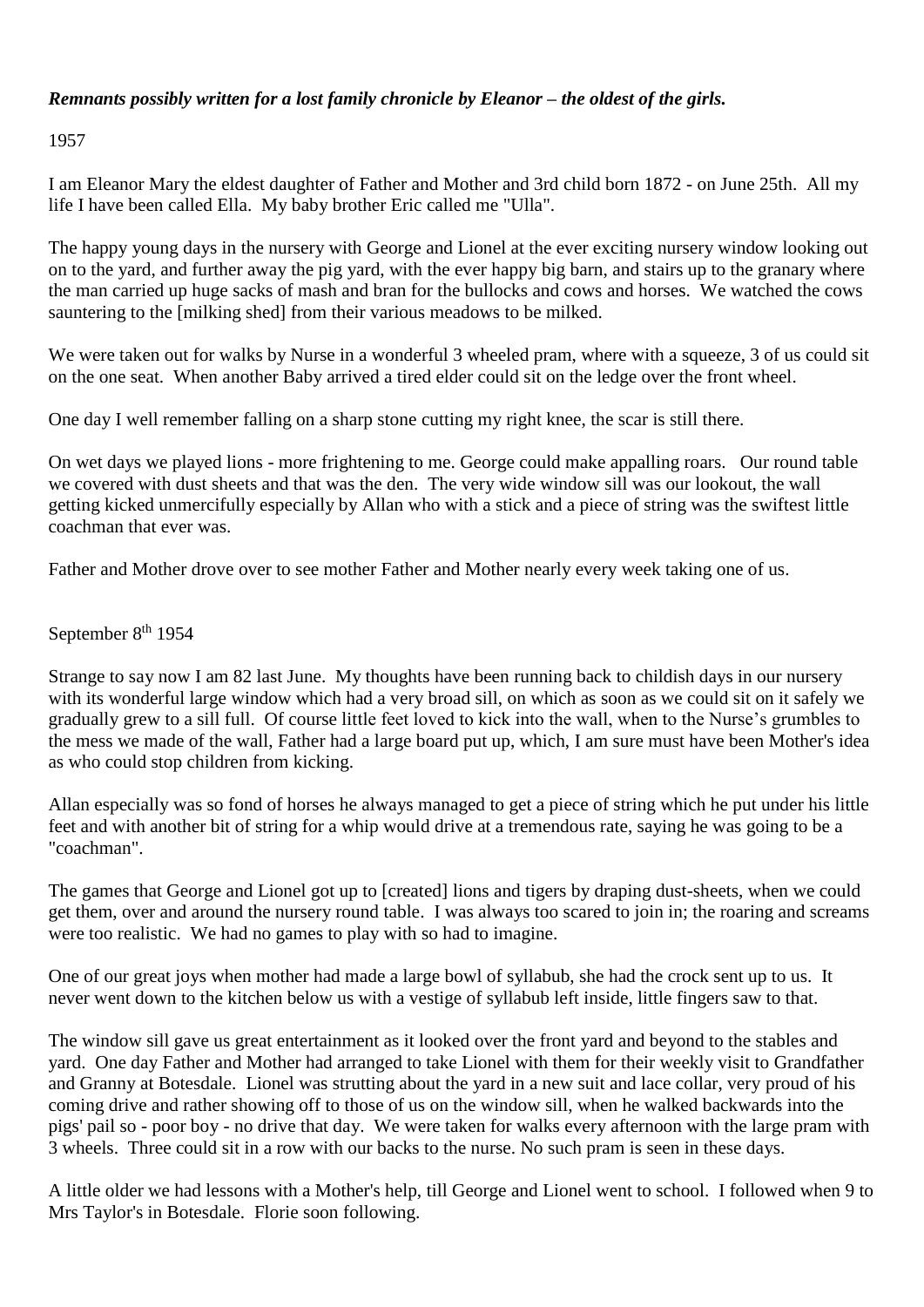Gordon was fond of walking and seeing about under the cart horses in one of the stables. The man was up for his beer. Florie was so clever after supper party at spelling. I said OT.

Gordon when two or 3 years old always threw everything out of his bed. One day we found him lying on his knees with his face buried in his pillow.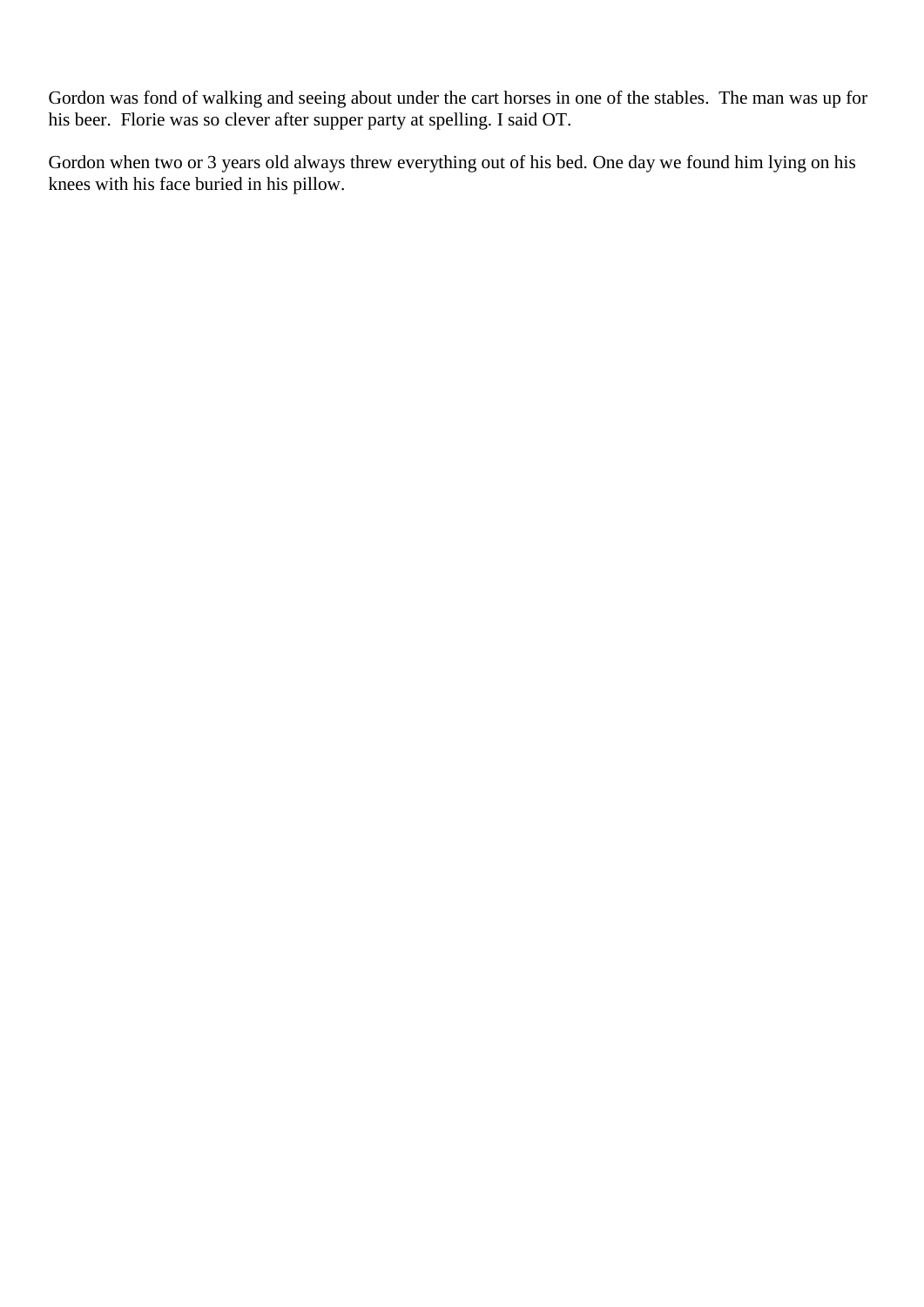#### *Two Wartime Letters from Gordon Flowerdew to 'Isa'*

*These two letters are transcribed from photocopies of the originals. Following the letters there is a note explaining how Isa was and how copies of the letters found their way back to Ma.*

The first one also appears in abbreviated form on P 92 of 'Catastrophe or Camelot', a pamphlet recording the history of a settlement near Vancouver which was publicised as ideal for fruit farming – it attracted an interesting group of English emigrants. Sadly, it collapsed completely due to men leaving for the war and unsuitability as a fruit growing site (there was no water to hand!)

The following are mentioned and recorded among the residents of Walhachin in 1914 in that book – the link is used to illustrate that, especially in their early days in France, there was quite regular contact with others from the Walhachin community.

Miss I N Twining Gordon Flowerdew Eric Flowerdew A Kinch L Blair B Parkin (Ben) W S Tennant G Calder (possibly George) T E Hollerton A L Green W P Knatchbull Eric Wilkinson Louis Pajet Capt R E Pajet Basil Loyd M A Gruen J L Melkuish (there are several who may be the 'Robert' referred to)

Walhachin was recorded as having the highest enlistment percentage of any 'city' in Canada - 43 men left in the first month (p 87)

May 24th is significant because it was Empire Day (p40 & p41).

The letter dated Jun 1915 would have been written about 6 to 8 weeks after the Regt went out to France as infantry – the horses followed some time later. The Jul 1916 letter is a harsher read – the pseudo glamour had faded.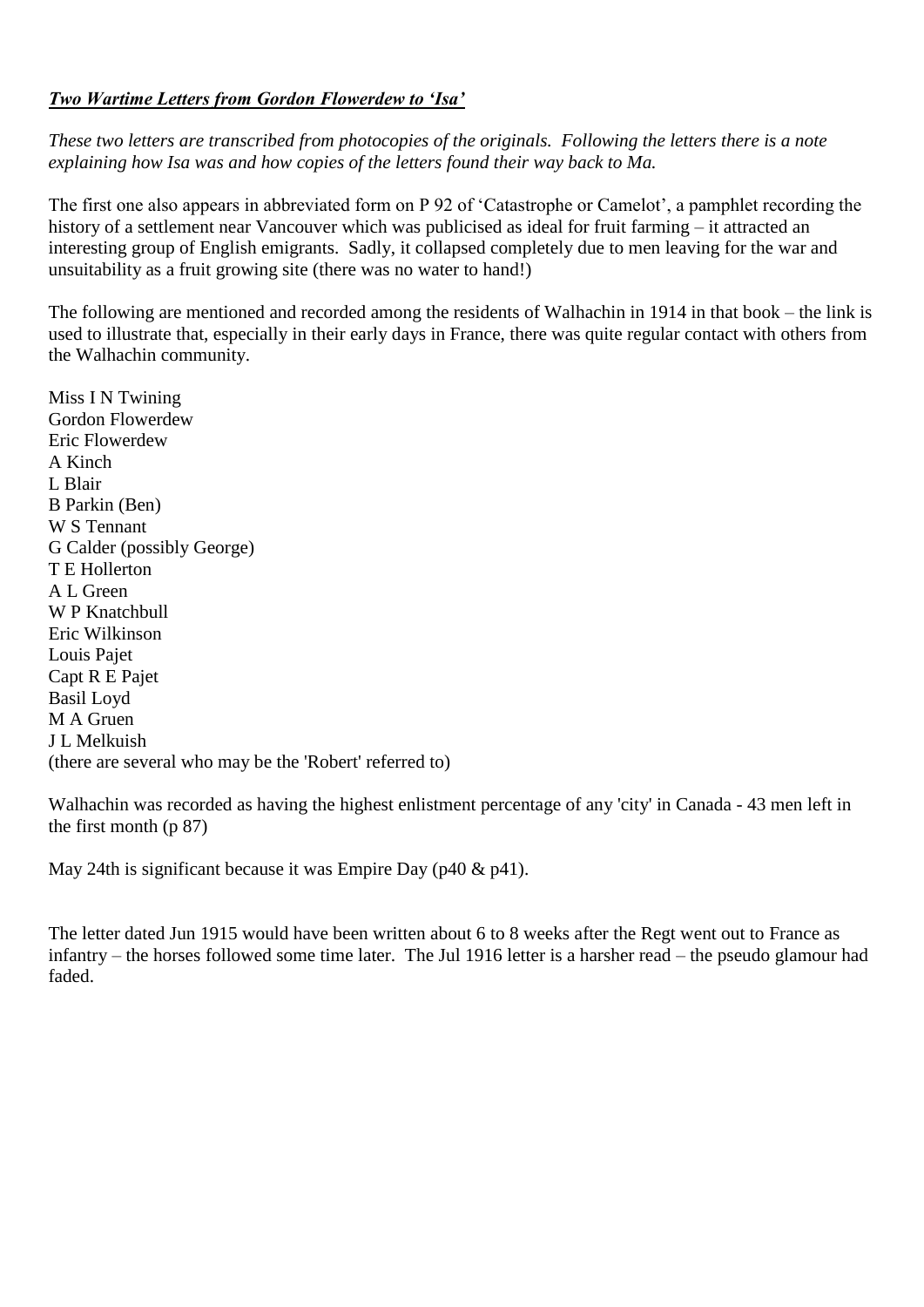Dear Isa,

Many thanks for your letter and cigarettes. They arrived at a critical moment we were just going to move to the trenches again and none of us had any smokes - so they will be enjoyed. We either all have parcels at once at or no one has any at all. And its much the same with the fighting.

Its either hells a popping or just as peaceful as sitting on the river bank at Walhachin.

Your Gala Day was a great success in spite of rainy weather - our 24th May was quite different - we were in the reserve trenches at Festibert the day before Mr Tennant was killed and we were heavily shelled on and off all day, is fact quite the most exciting 24th any of us had spent (a man has just gone by walking his head all bandaged he had been hit in the eye by a piece of an explosive bullet) which by the way is banned or was banned by international agreement - This country has been occupied by small farmers so there are plenty of old stables etc where we sleep, if no stables we sleep on the meadows, we are in reserve just now, laying behind a hedge - I think I'm qualified now for a professional transfer, how we are going to settle down to work again I don't know.

Home correspondence schools are very useful, I take one myself 'commercial book-keeping' but did not tackle shorthand. They seem to be more easily understood than the masters at school could show you.

We saw Kinch, (Beb), Blair, Geo Calder and Ben Parkin, they were looking a bit worn out, they had had a very tough time. Kinch has since been wounded, now in England, but has nearly recovered -Arthur Green has been wounded in the legs by shrapnel. Mr Hollerton has joined a British field artillery and is at Canterbury. Miles Clarke also went into the artillery and is out here. We saw him about ten days ago. Louis Paget is also out here and his regiment is not far from here.

I heard from the Knatchbulls a few days ago. They are at Exeter he is in the Artillery - we still hope to get the horses back sometime in the future. Eric Wilkinson and I are in Mr Pajet's troop. Basil Loyd Rose(?) & Robert are in another troop of the same squadron, it was Mr Tenant's troop and Melkuish is a corporal in the machine gun section - Mike Gruen is in A squadron my brother[Eric Flowerdew] is in C squadron - and all still flourishing.

Basil and Eric ask me to thank you for the smokes which they are sharing [in]. I hope the weather has been decent since you started [camping] out. Basil and I are going to order a box of Walhachin apples to be sent out - the majority of fruit trees are pears but not ripe yet, they won't last long when they do get ripe. I enclose a couple of stamps, if Andrew is collecting they are parcel stamps or receipts stamps I don't know which, I think the latter - I guess he is still enthusiastic over chickens and boxing(?) I hope he bet his money on Willard in the last fight - hasn't your father decided to come home yet or will the war make him busier than ever - shall expect to hear you have started a shell manufacturing plant in Walhachin. We often talk of Walhachin and recall some of the many pleasant happenings - there have been lots of them.

I must finish now. My kindest regards to you all –

Sincerely yours, Gordon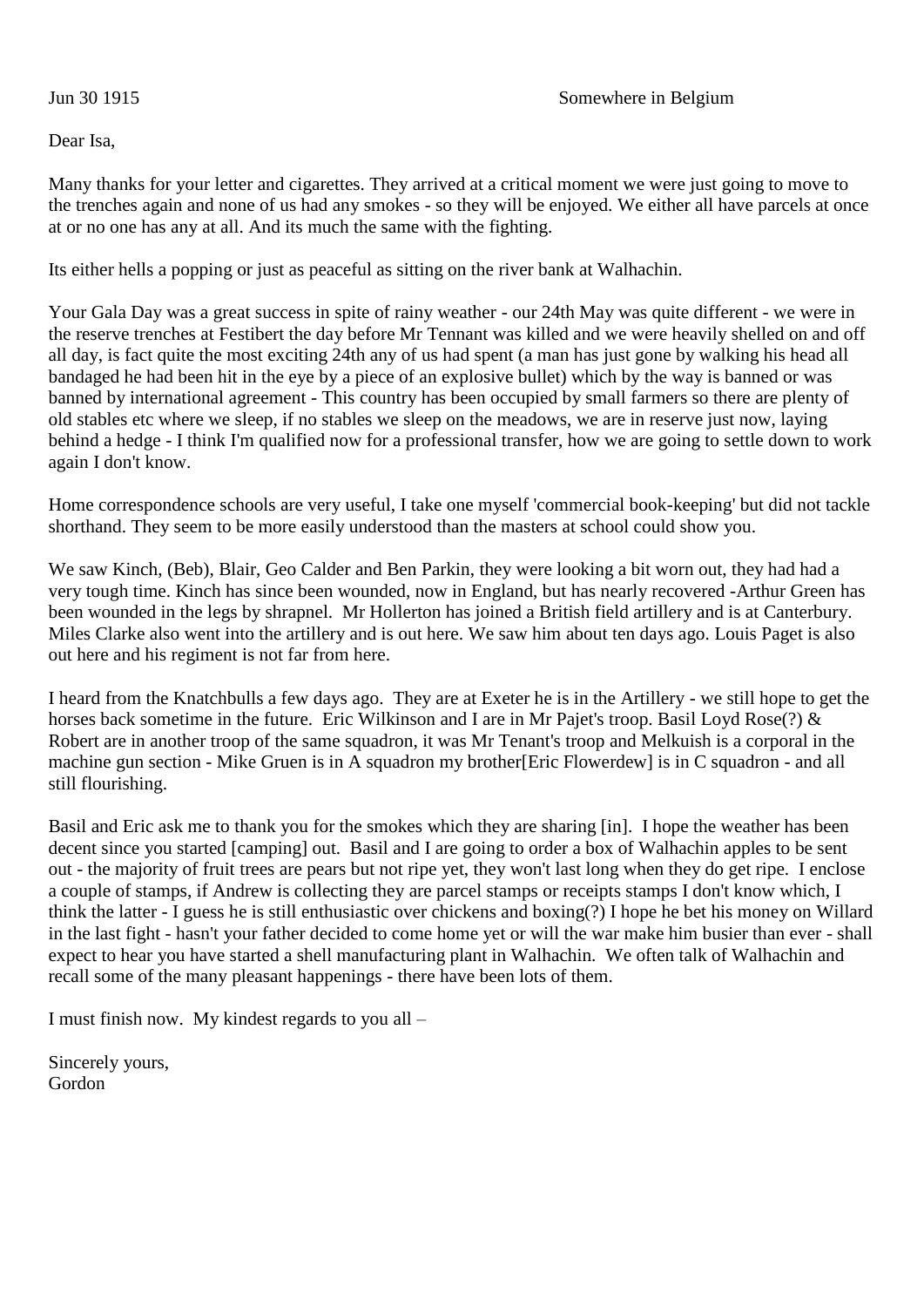#### Jul 21 1916

My dear Isa,

I have just got a new pad so will answer your very interesting letter. I'm sorry I forgot about the typewriter, I 'm very glad you have been using it. I told Tom Edwards in a letter a few days ago - if you paid \$12 to the church warden, if there is one, you can use the typewriter for as long as you like -I really don't want Jim to pay anything to me. It would probably be more satisfactory to you to pay something so we would get around the difficulty that way, I hope you will get all the use out of it that you can.

I think you are very sensible to take the course. They are usually very good and sound up to date.

I'm glad to hear your mother is better again and I hope this time the cure will be permanent. Andrew must be getting a giant, I expect he is getting a handful to keep in order. I expect you are all keen on the news. It is getting more interesting every day. From where we are we can ride up about one and a quarter hours and see everything. Officers are allowed up any time, in fact we are encouraged to go so that we know our way about when we go up for business.

There are thousands of guns and they are roaring all the time. The Germans are getting what they have been giving our men since the war began. Last night while we were having supper a shell burst about a quarter of a mile away, we don't know if it was from a gun or dropped from an aeroplane.

*The work* going on is wonderful. Gangs of men follow up the fighting men, picking up all the equipment ammunition tools bombs etc, another party burying all the dead, others making roads, filling in trenches or bridging them, others laying telephone wires and water pipes for drinking water then the big guns have shifted up - lorries following with ammunition, rations etc, its a tremendous affair and the wet weather has made it much more difficult.

I guess we all went to war to finish, and it looks to be in the last stage, but how long this stage lasts can't be seen yet. We see a great number of prisoners and they are a big strong looking lot of men.

The [……] visitor was rather interesting. I heard from Eric W and Basil Loyd. They were both fit. Basil is out here I have not seen his name in any list so I hope he is alright so far. Melkuish is in the gun section, I do not see him as often as I used. Roberts is in the same squadron as I am, also Shaw. Roberts is Sergeant and Shaw is Colour Sergeant. Jack Clarke is in B Squadron and is the same as ever. My brother is very fit, we all have steel helmets - we look a fierce lot.

Well I wish you best success with your course. My kindest regards to you all.

Yours sincerely.

Gordon Flowerdew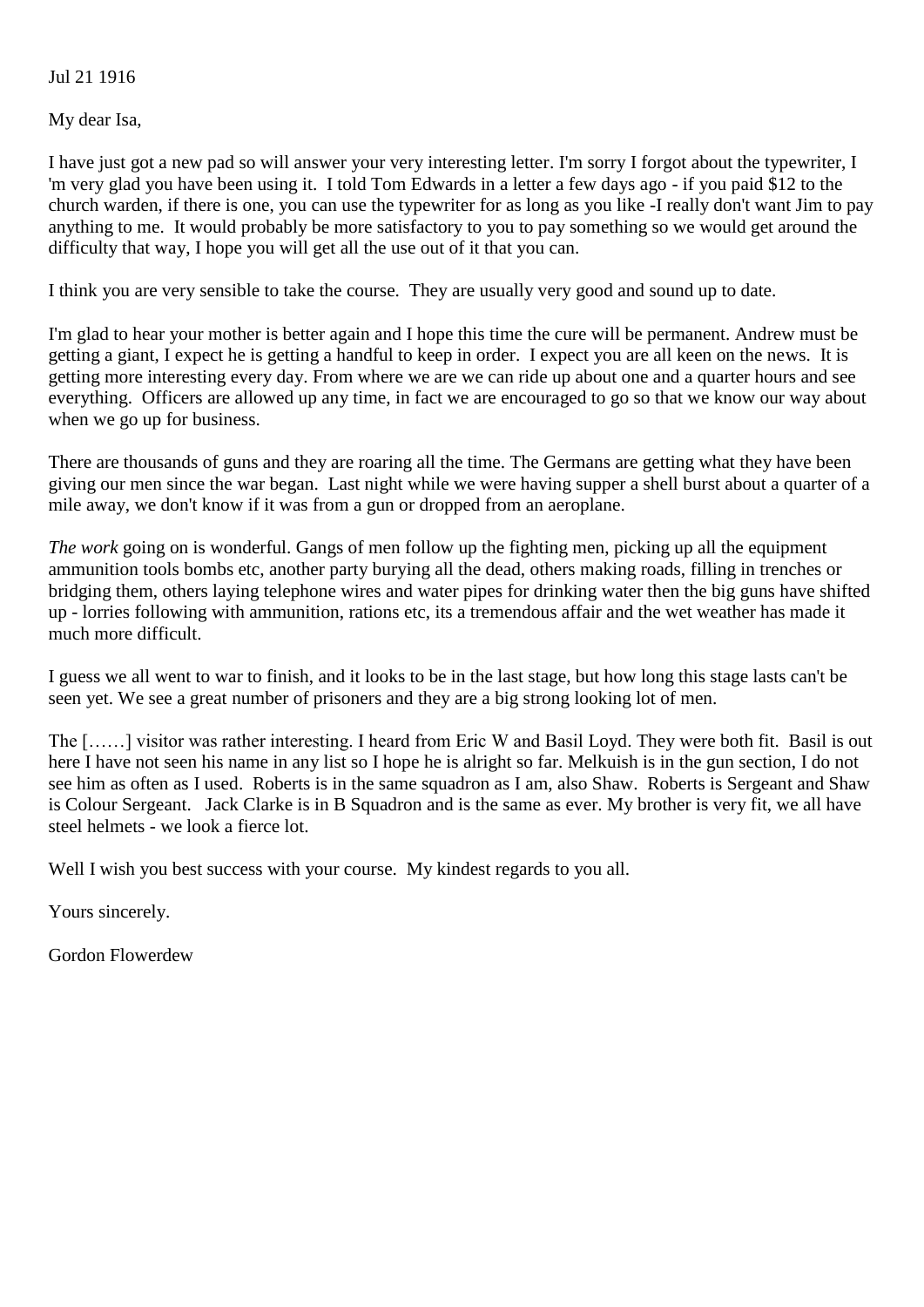*The following note identifies Isa and explains how the letters came back to my Mother.*

84 Chapman Place, Kamloops, B.C., V2C 4R2, Aug. 29, 2001

Dear Mr. and Mrs. Flowerdew:

A good friend in Victoria sent me the article Jim Hume wrote about his trip to England, and visiting you and your connection to Walhachin.

My grandmother, mother and uncle came out to Walhachin in 1911 from Gorebridge, Scotland, and they presumably would have known Charlotte Flowerdew. My mother made a scrapbook about the War, and in it are two letters written to her, Isa F. Bennie, from Gordon Flowerdew in 1915 and 1916. There are also a number of newspaper accounts of his bravery and his V.C.

It occurred to me that you would like to have copies of these letters and articles, I phoned to Jim Hume and he kindly gave me your address. As you know, his son is writing a book, and I have sent copies of the above to him also.

I grew up hearing about Gordon Flowerdew and his remarkable history. As you know, I think 100% of the men in Walhachin enlisted, and my mother received a letter she had written to a soldier returned to her, marked "Missing in Action".

I remember my mother saying that one had to be properly "dressed" in order to dine in the Walhachin Hotel, and if anyone at any of the parties had any smell of liquor, he was ostracized!

I am very much looking forward to Mark Hume's book, and I hope he will not be too long in writing it, once the research is all done. It is wonderful that this remarkable, brave, mad saga is being recorded.

With very best wishes to you both.

Yours sincerely, (Peggy Gilmour)